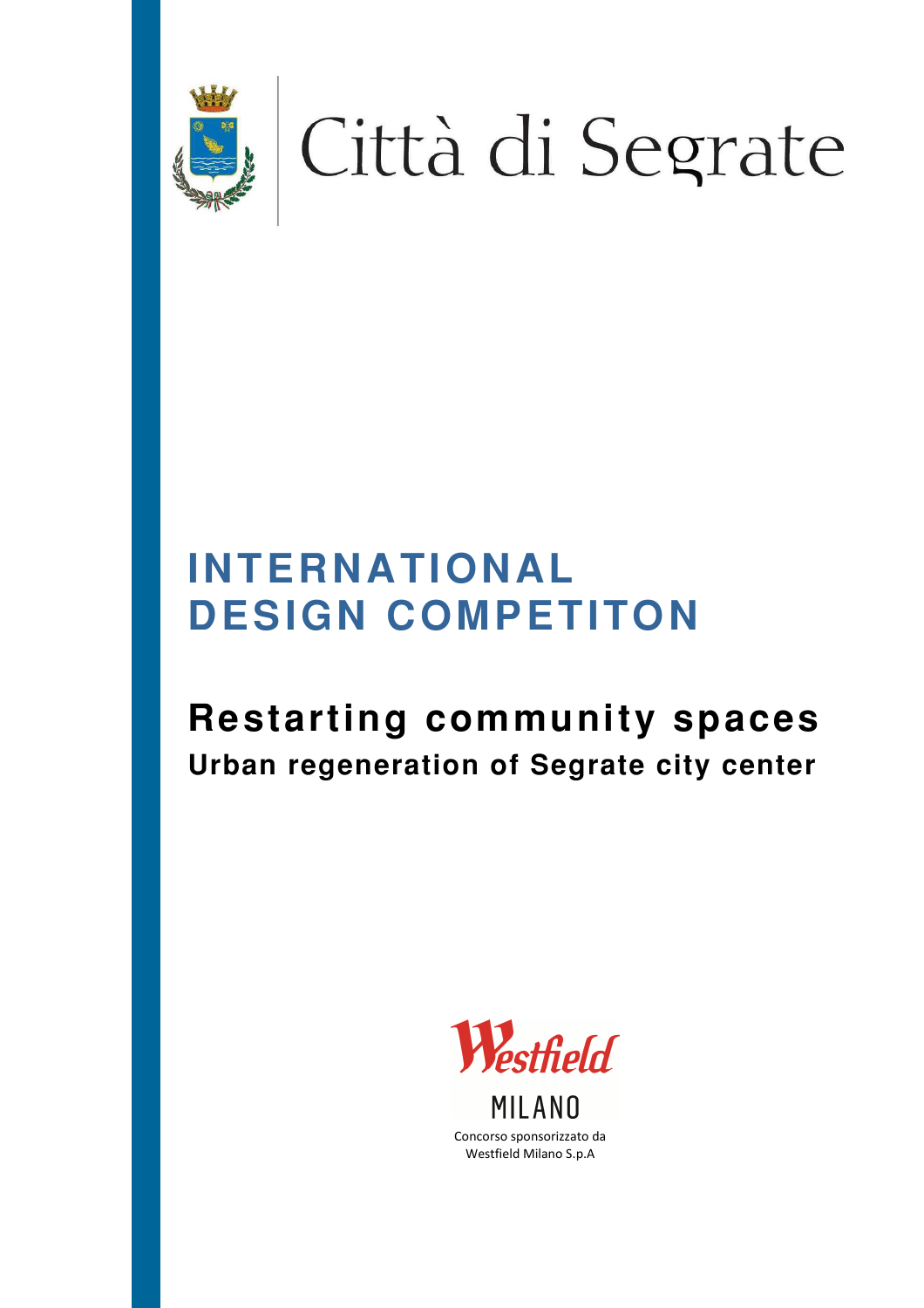#### Identification Code of the Competition (CIG): **8087109D74**

Pubblication of the Notice of Competition: Gazzetta Ufficiale V Serie Speciale – Contratti Pubblici n. 147 del 16.12.2019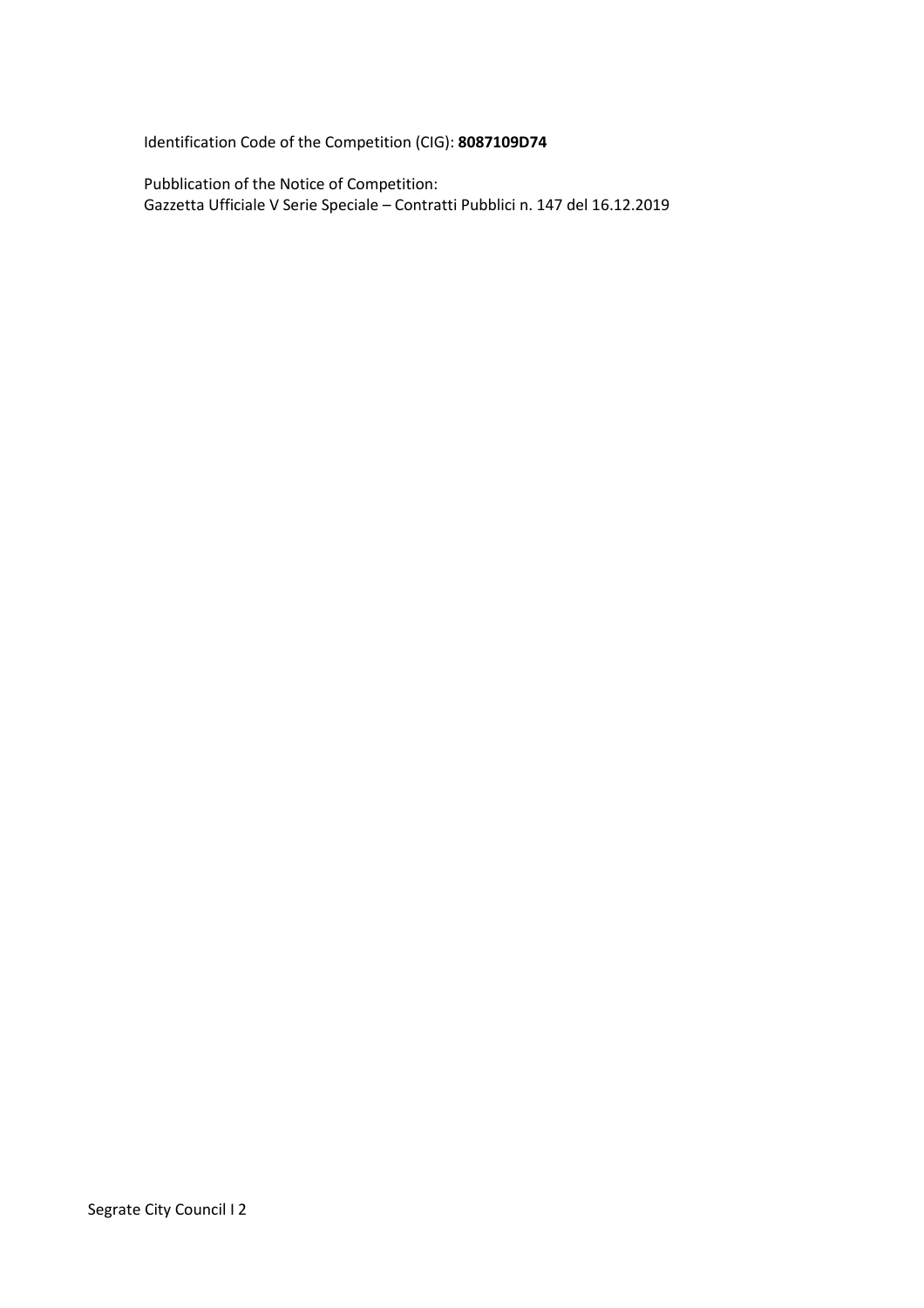### **CONTENTS**

#### *CHAPTER I - DEFINITION OF SELECTION PROCEDURE*

- 1. SUBJECT OF SELECTION PROCEDURE
- 2. TYPE OF PROCEDURE

#### *CHAPTER II - PARTICIPATION IN SELECTION PROCEDURE*

- 3. SUBJECTS ALLOWED TO TAKE PART IN THE SELECTION PROCEDURE: PARTICIPATION REQUISITES
- 4. CAUSES OF INCOMPATIBILITY AND REASONS FOR EXCLUSION
- 5. ACCEPTING THE REGULATIONS
- 6. PROCEDURE FOR REMEDYING DEFICIENCIES
- 7. PAYMENT OF ANAC CONTRIBUTION
- 8. SELECTION PROCEDURE DOCUMENTS
- 9. QUESTIONS AND REQUEST FOR CLARIFICATION SITE INSPECTION
- 10. STAGE ONE DOCUMENTS REQUIRED
- 11. TERMS AND CONDITIONS FOR PARTICIPATING IN THE SELECTION PROCEDURE SUBMITTING DOCUMENTS FOR STAGE ONE
- 12. STAGE TWO DOCUMENTS REQUIRED
- 13. TERMS AND CONDITIONS FOR SUBMITTING DOCUMENTS FOR STAGE TWO
- 14. SELECTION PROCEDURE SCHEDULE

#### *CHAPTER III - THE AWARDING COMMISSION'S WORK - SELECTION PROCEDURE RESULT*

- 15. EXAMINING BOARD PRELIMINARY EXAMINATION
- 16. PUBLIC SESSION
- 17. THE STAGE ONE EXAMINING BOARD'S WORK
- 18. THE STAGE TWO EXAMINING BOARD'S WORK
- 19. ANNOUNCEMENT OF THE WINNER

#### *CHAPTER IV - FINAL OBLIGATIONS*

- 20. AMOUNT TO WINNER AND ACKNOWLEDGEMENT OF PARTICIPATION OWNERSHIP OF DOCUMENTS PRODUCED
- 21. PUBLICATION OF SELECTION PROCEDURE RESULTS

#### *CHAPTER V - FINAL PROVISIONS*

- 22. PRIVACY
- 23. EXHIBITION AND PUBLICATION OF PROJECT PROPOSALS
- 24. AWARDING OF DEVELOPMENT OF FURTHER PROJECT LEVELS
- 25. PUBLICITY AND DIFFUSION OF THE INVITATION TO TENDER SOLE MANAGER OF PROCEDURE - COMPETITION COORDINATOR
- 26. LANGUAGE
- 27. FINAL PROVISIONS JURISDICTIONAL PROTECTION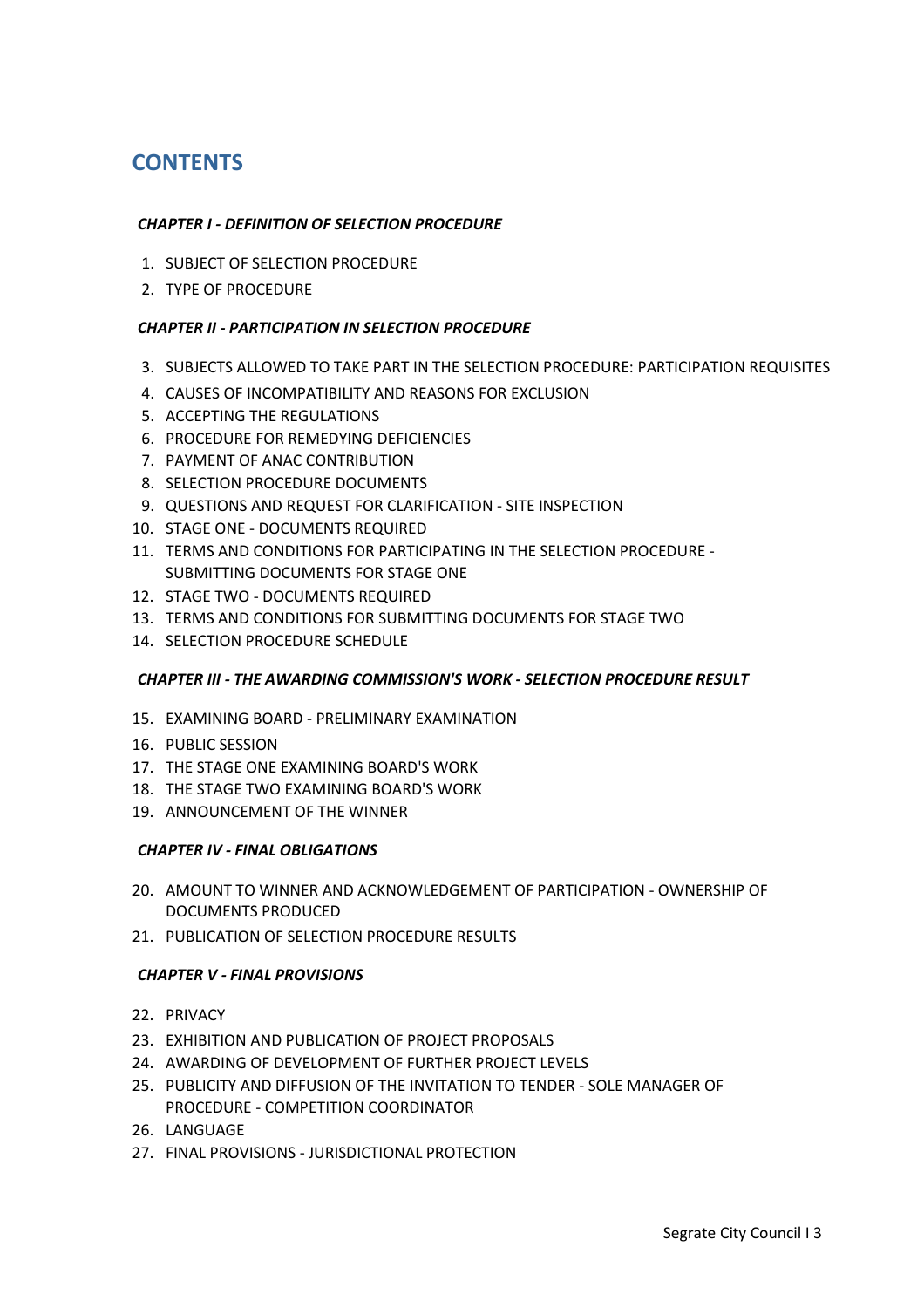Segrate City Council I 4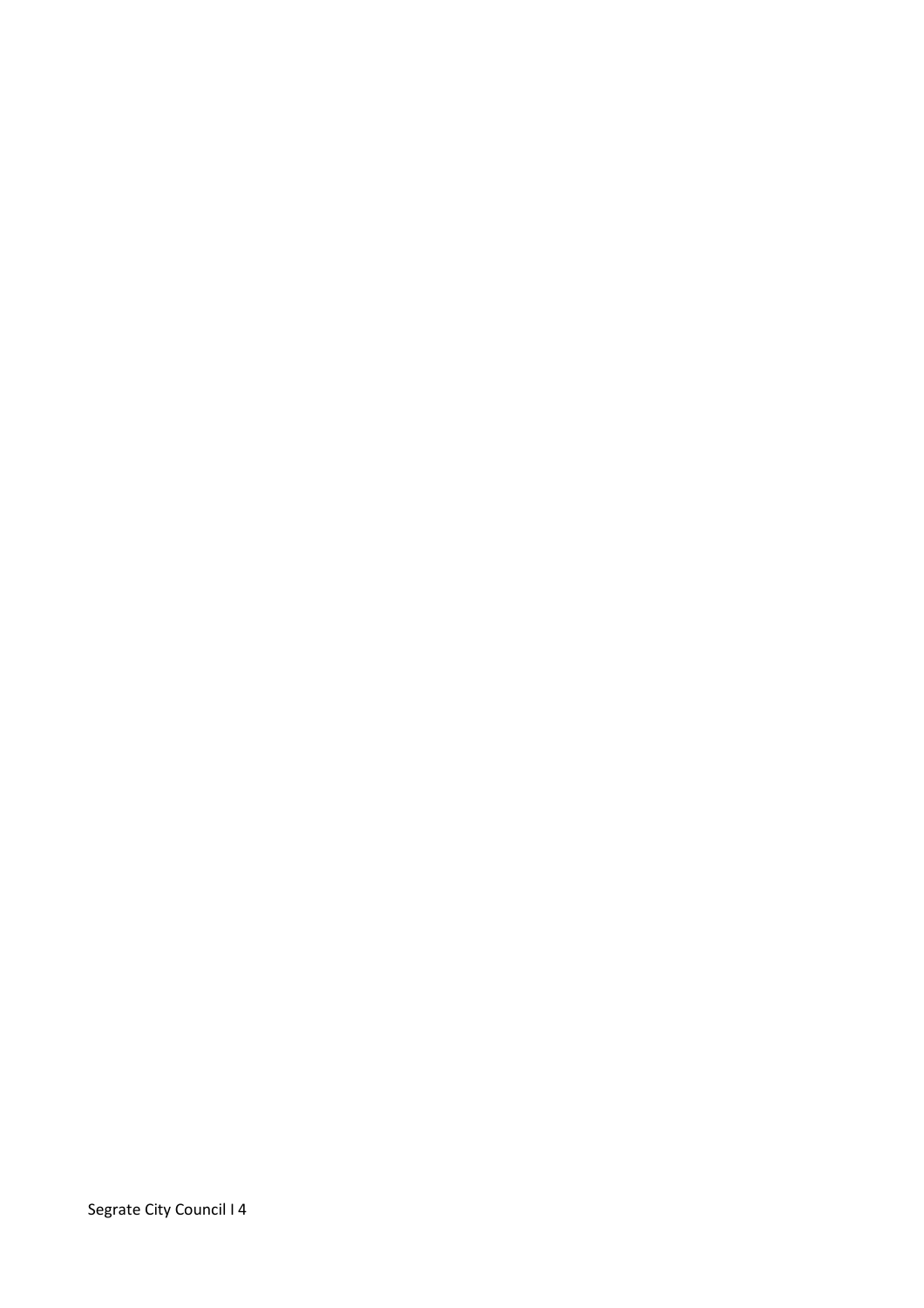## **CHAPTER I - DEFINITION OF SELECTION PROCEDURE**

#### *1. SUBJECT OF SELECTION PROCEDURE*

**Segrate City Council** (hereinafter referred to as "Body issuing the Call for Participation") is called an international design competition, in an open procedure, for the **design of a new primary school and for the reshaping/redesign of the adjacent public spaces,** located in **Segrate**, the purpose of which is the acquisition of a project, after completing level two, that is of a depth equivalent to a technical and economical feasibility project.

Indications for the design, with a detailed description of the content and goals to be pursued, can be found in the Preliminary Design Document (hereinafter referred to as the D.P.P. for brevity), attached and integral part of the herein Call for Participation

The maximum cost of intervention to be carried out (economic situation, including cost of works, costs of design, works supervision, inspections, safety costs and amounts at the disposal of the commissioning client) is set at € **15.300.000,00** inclusive of VAT.

The share of the amount for works is set at € **10.050.000,00** (excluding VAT), as per the detailed content contained in the D.D.P., which shows the classification of the various categories of works planned, identified according to the codes "ID-Works" as set out in the Ministerial Decree 17 June 2016 on professional fees for Architecture and Engineering Services.

#### *2. TYPE OF PROCEDURE*

The competition is divided into two separate stages:

- 1. Stage one, in anonymous form, is aimed at selecting the **5** (**five**) best project proposals to be sent forward to stage two;
- 2. Stage two, also in anonymous form, is aimed at identifying the best project proposal from among the ones selected in stage one.

To guarantee anonymity and uniform terms of participation, the competition procedures and the relationship between the body issuing the call for participation and the competitor will take place solely via the website **www.segraterestartingcommunityspaces.concorrimi.it**.

The competitor will access the above-named website by registering and can download the material required to take part, ask questions, consult the specific "news" page and upload the documents and designs for the project proposals for both stage one and stage two.

The system will assign each participant with an alphanumeric code (registration code) and will guarantee anonymity for the entire procedure<sup>1</sup>.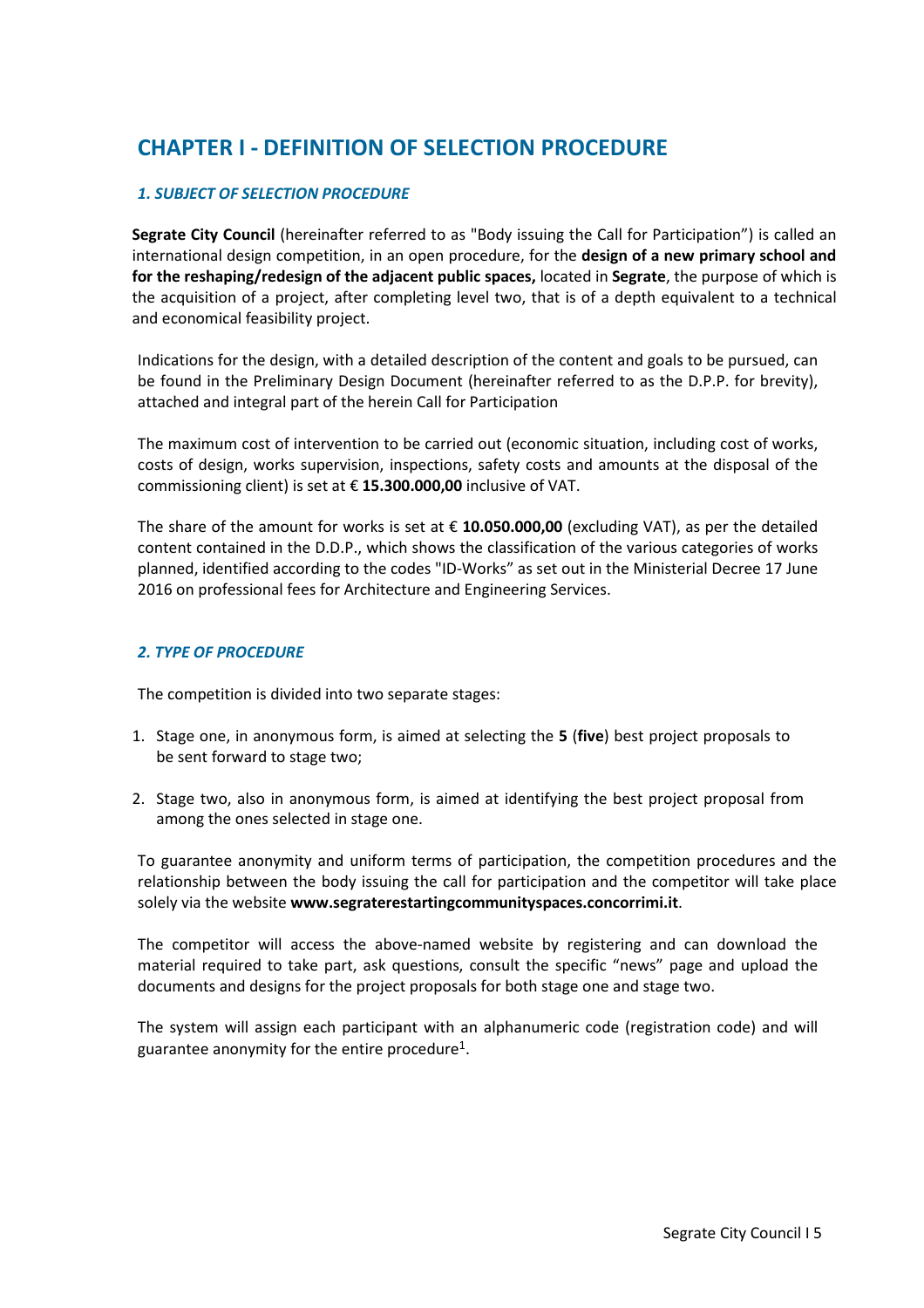# **CHAPTER II - PARTICIPATION IN SELECTION PROCEDURE**

#### *3. SUBJECTS ALLOWED TO TAKE PART IN THE SELECTION PROCEDURE: PARTICIPATION REQUISITES*

The competition is open to Architects and Engineers enrolled in their respective professional orders or in the professional registers in the countries where they reside/work, certified to practise their profession on the date of publication of this Call for Participation who do not fall foul of reasons for exclusion as set out in article 80 of Leg. Decree 50/2016 as amended.

Specifically, all subjects as set out in article 46 paragraph 1 of Leg. Decree 50/2016 as amended, in possession of the requisites as set out in the Ministerial Decree 263/2016 as amended are entitled to take part in the selection procedure.

Participation by junior architects and junior engineers is permitted within the limits of the contents of article 15 and following (for architects) and article 45 and following (for engineers) of the Presidential Decree 328/2001 as amended.

Competitors can take part individually or jointly in groups.

In the case of groups, a head of group must be appointed, the only person responsible and the reference point of contact with the body issuing the call for participation.

The group will form a single entity for the purpose of the competition and ownership of the project proposal expressed will be acknowledged, as with possessions and rights, to all members of the group<sup>2</sup>.

The groups, even if not formally established, must include at least one professional with a university degree, qualified to carry out the profession for less than 5 (five) years prior to the date of publication of this Call, as the designer, pursuant to Ministerial Decree 263/2016 as amended. The selection procedure participants, individuals or groups, can make use of consultants and collaborators, even if not members of professional orders or registers.

The qualification and nature of consultancy or collaboration must be declared for each consultant or collaborator. Tasks and attributions of consultants and/or collaborators are defined within the participating group without this being relevant for relations between the competitor and the body issuing the call for participation.

To be admitted to stage two of the selection procedure, the participants do not need to have special requisites as set out in article 83 of the code, which must only be met by the winner after completion of the competition procedure and before the negotiated procedure aimed at awarding the subsequent levels of design and other architectural and engineering services, also through approval or the establishment of a temporary consortium.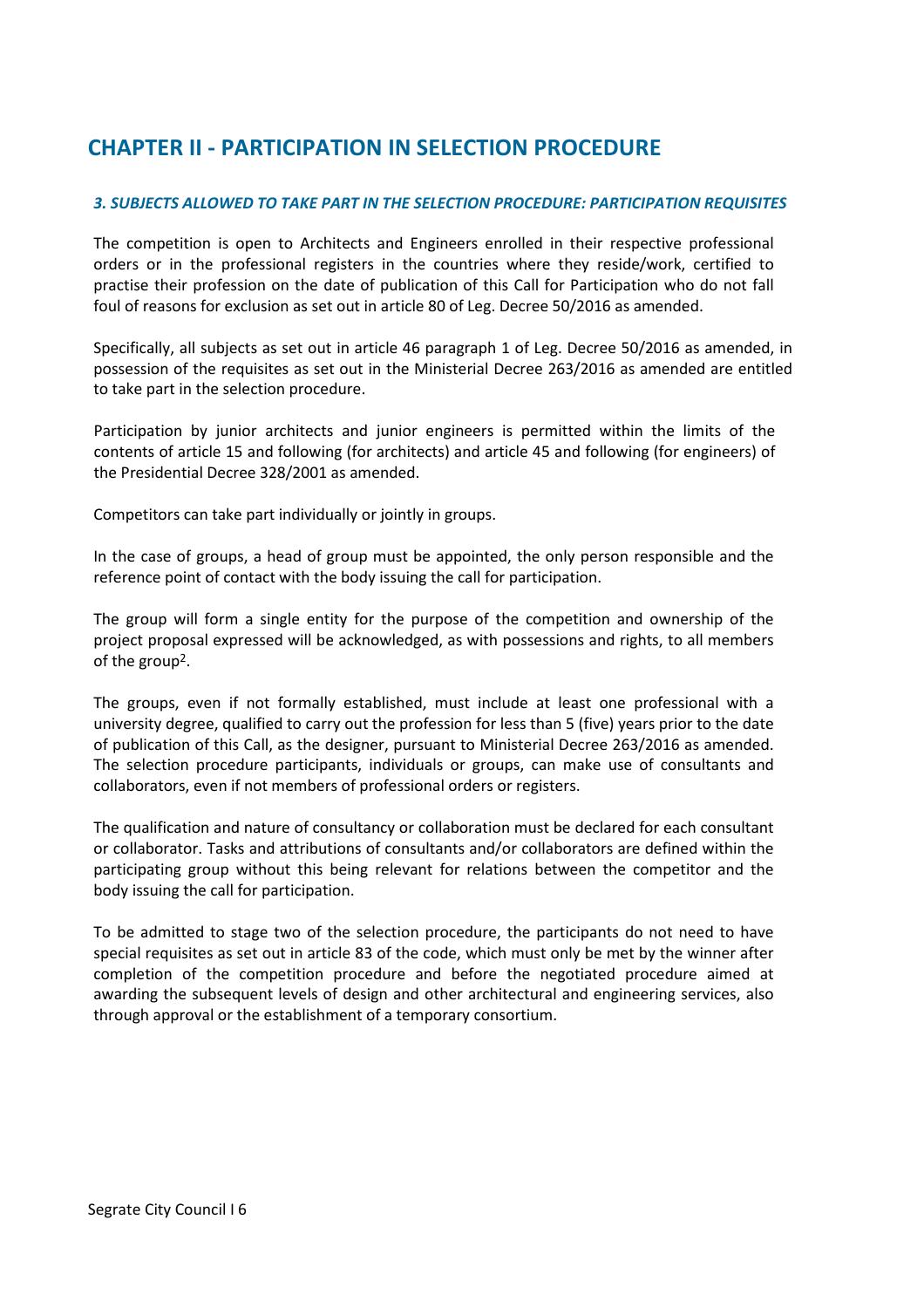#### *4. CAUSES OF INCOMPATIBILITY AND REASONS FOR EXCLUSION*

Reasons for the exclusion of a participant are described in article 80 of Leg. Decree 50/2016 as amended. The following cannot take part in the competition or they will be excluded:

- 1. Those who have taken part in drafting this call for participation and the attached documents, their spouses and relatives to the fourth degree (included) and anyone who currently has an employment contract or other legal relationship with them. A legal relationship is intended as that of a sharing situation, also in the same working environment, that has given rise to a reciprocal joint-penetration of respective professional activities from a technical-organisational point of view;
- 2. Those who may be favoured due to the execution of preliminary services for the purpose of the competition and/or their involvement in drawing up the Call for Participation and its attachments or in creating the competition;
- 3. Employees of the body issuing the call for participation and the subjects who have, on the publication date of said Call, a collaboration relationship of any kind with the body issuing the call for participation, the subject of which is the same as the theme of the competition. Incompatibility is extended to spouses and relatives up to the fourth degree (inclusive);

Participation in any form (head of group, member of group, consultant, collaborator) by a competitor in more than one group will bring about the exclusion of both the individual and the group or groups that he/she is a member of from the competition.

The composition of the participating group cannot be altered between stage one and stage two, otherwise the group will be excluded from the procedure.

Participants and members of the commission cannot have any contact regarding the subject of the competition for the entire duration of the competition, otherwise participants will be excluded.

#### *5. ACCEPTING THE REGULATIONS*

By taking part in the competition, the competitors accept all the rules contained in the herein Call for Participation and the attached documents without reserve.

The subjects taking part in the procedure explicitly exonerate the body issuing the call for participation from any responsibility regarding any malfunction of defect regarding connectivity services required for reaching the remote acquisition system for project proposals and documentation.

#### *6. PROCEDURE FOR REMEDYING DEFICIENCIES*

Deficiencies of any formal element of the application, excluding the ones regarding the project proposal, can be remedied via the procedure for remedying deficiencies as set out in paragraph 9, article 83 of Leg. Decree 50/2016 as amended. The body issuing the call for participation assigns a deadline to the competitor, no more than ten days, for the required documents and declarations to be made, completed, added to or adjusted, stating the content and the subjects who must make them. In the event that the deadline passes without adjustments or insufficient integrations submitted, the competitor will be excluded from the competition.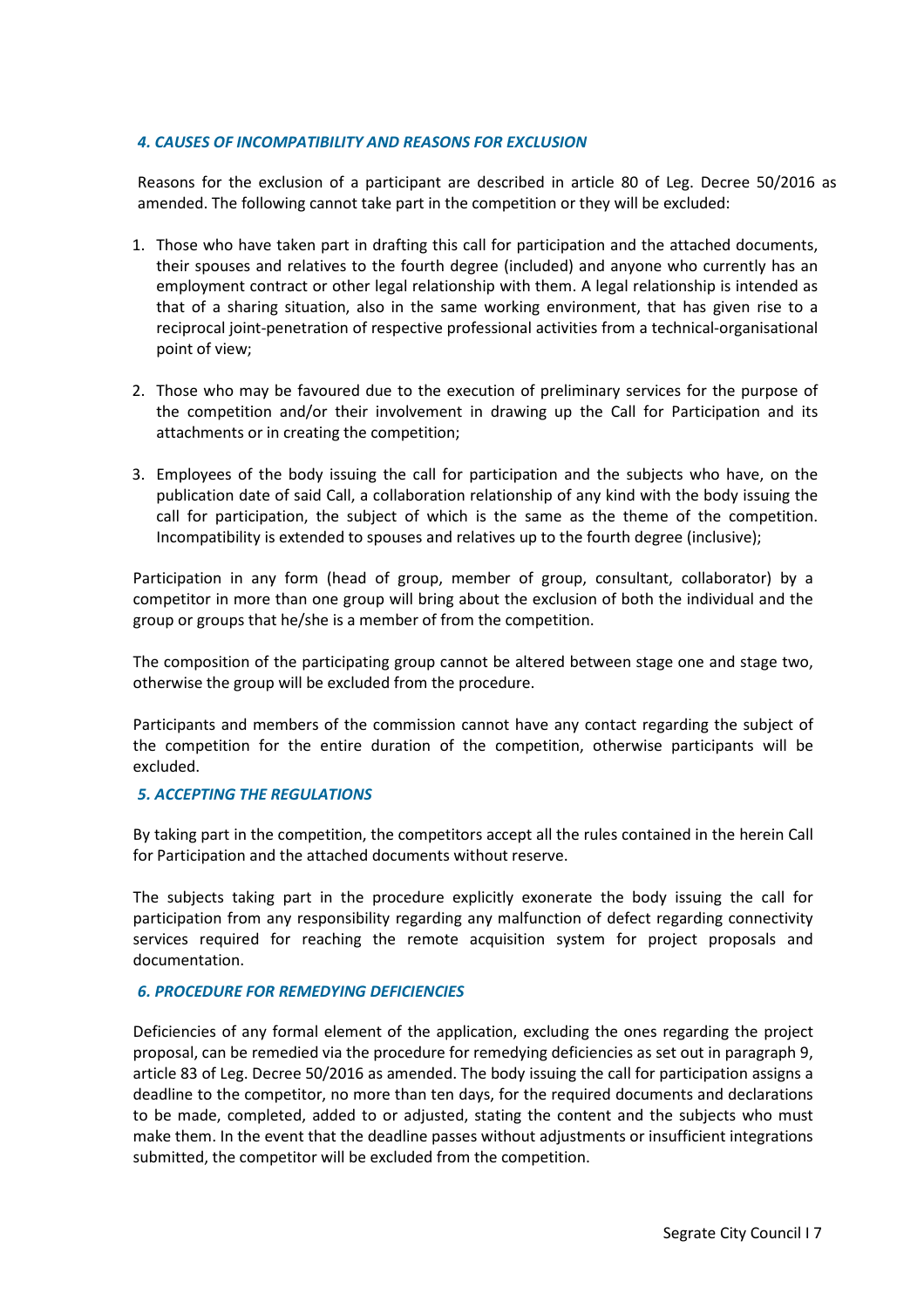#### *7. PAYMENT OF ANAC CONTRIBUTION*

This must be made by the deadline for delivery of all stage one documents and designs otherwise the competitor will be excluded from the competition, pursuant to Resolution number 1174 of 19 December 2018 as amended. Payment is to ANAC<sup>3</sup> - Autorità Nazionale Anticorruzione - for the amount of **€ 80,00** as payment for taking part in the herein competition, following the operational instructions provided by the Authority on its own website: www.anticorruzione.it (online services - payment collection service).

#### *8. SELECTION PROCEDURE DOCUMENTS*

The body issuing the call for participation provides the following documentation, that can be downloaded from the website **www.segraterestartingcommunityspaces.concorrimi.it**.

#### **1. COMPETITION NOTICE**

- 1. Competition Notice
- 2. Competition Notice in English

#### **2. PRELIMINARY DESIGN DOCUMENT**

- 2. Preliminary Design Document
- 3. Preliminary Design Document in English

#### **3. MAPS**

- 3.0 Territorial analysis *(PDF) (Tavola 3.0\_Inquadramento\_territoriale.zip)*
- 3.1 Photomap *(Tavola 3.1\_Fotopiano.dwg)*
- 3.1 Photomap *(PDF) (Tavola 3.1\_Fotopiano.zip)*
- 3.2 Diagram showing delimitation of competition area *(Tavola 3.2\_Perimetrazione area di progetto.dwg)*
- 3.2 Diagram showing delimitation of competition area *(PDF) (Tavola 3.2\_Perimetrazione\_area\_concorso.zip)*
- 3.3 Diagram of current status *(Tavola 3.3\_Stato di fatto.dwg)*
- 3.3 Diagram of current status *(PDF) (Tavola 3.3\_Stato\_di\_fatto.zip)*
- 3.4 Public lighting *(Tavola 3.4\_Illuminazione pubblica.dwg)*
- 3.4 Public lighting *(PDF) (Tavola 3.4\_Illuminazione\_pubblica.zip)*
- 3.5 Photographs references *(PDF) (Tavola 3.5\_Riferimenti\_fotografie.zip)*

#### **4. TERRITORIAL ZONING PLAN (PGT) ADOPTED**

*REGOLAMENTO PER LA TUTELA DEL VERDE URBANO (26\_REGOLAMENTO\_VERDE\_URBANO.pdf) Piste realizzate previsione 280315 (piste\_realizzate\_previsione\_280315.pdf) Stralcio\_ALLDdP8a\_Schede Ambiti trasformazione (Stralcio\_ALLDdP8a\_Schede Ambiti trasformazione.pdf) Viabilita speciale 145 PER 90 (Viabilita speciale 145 PER 90 - finale.pdf) Tav 5.2.3\_Rampa Nord e ponte Cassanese. (Tav 5.2.3\_Rampa Nord e ponte Cassanese.pdf) Tav1\_5000 fotopiano (Tav1\_5000\_fotopiano.pdf) TAVDdP2\_Quadro delle previsioni sovracomunali (TAVDdP2\_Quadro\_delle\_previsioni\_sovracomunali.pdf) TAVDdP5\_Sistema insediativo (TAVDdP5\_Sistema\_insediativo.pdf) TAVDdP6\_Sistema infrastrutturale (TAVDdP6\_Sistema\_infrastrutturale.pdf)* 

#### Segrate City Council I 8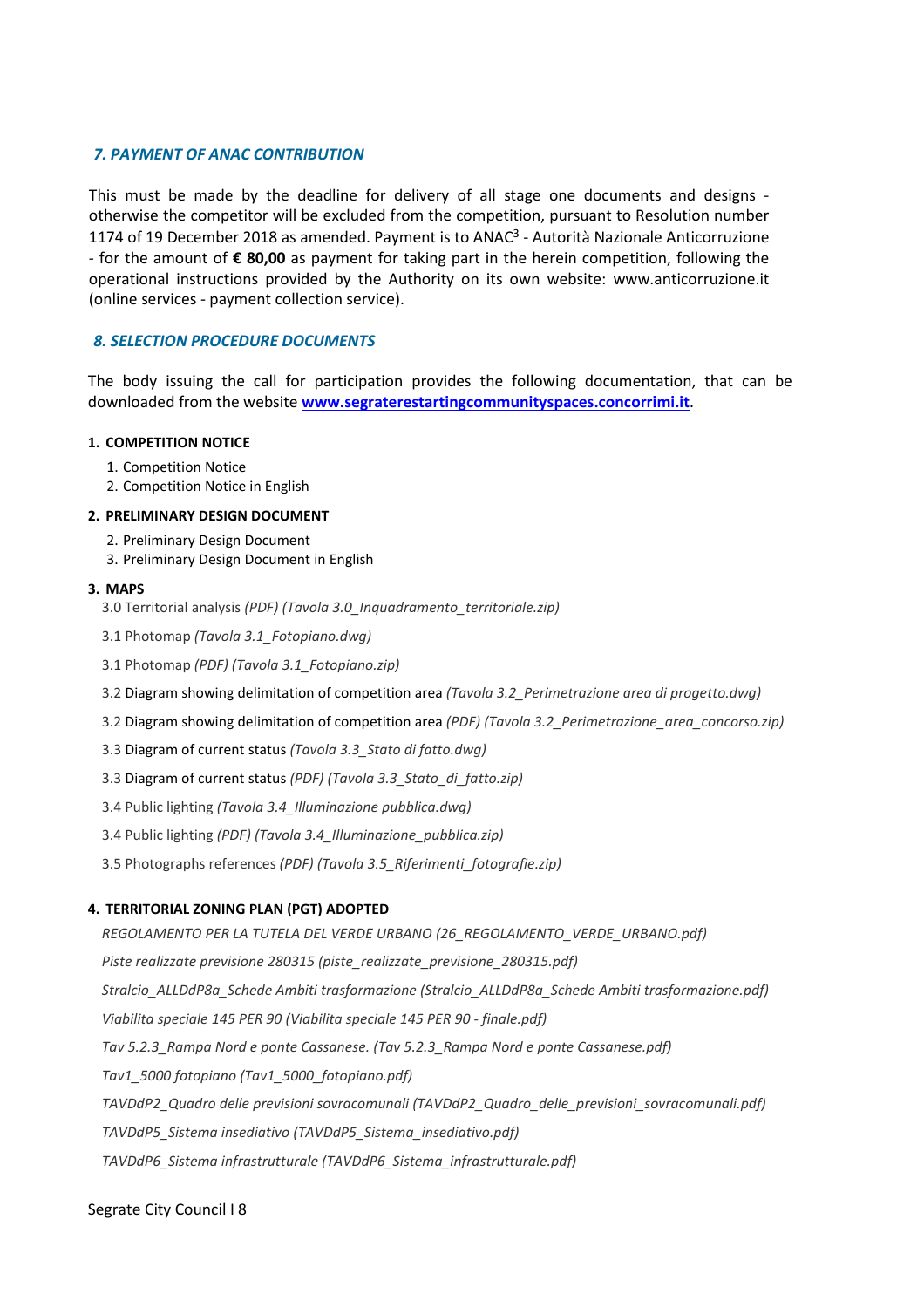*TAVDdP7\_Sistema ambientale (TAVDdP7\_Sistema\_ambientale.pdf) TAVPdR07\_Carta della sensibilita paesistica (TAVPdR07\_Carta\_della\_sensibilita\_paesistica.pdf) TAVPdR09\_Vincoli (TAVPdR09\_Vincoli.pdf) TAVPdR10\_Identificazione nuclei urbani mappa delle funzioni prevalenti (TAVPdR10\_Identificazione\_nuclei\_urbani\_mappa\_delle\_funzioni\_prevalenti.pdf) TAVPdR11\_Identificazione sequenze temi urbani connessioni viabilita (TAVPdR11\_Identificazione\_sequenze\_temi\_urbani\_connessioni\_viabilita.pdf) TAVPdS02\_Azzonamento (TAVPdS02\_Azzonamento.pdf) TAVPdS03\_Rete Ecologica (TAVPdS03\_Rete\_Ecologica.pdf) TAVPdS03.1\_Rete Ecologica (TAVPdS03.1\_Rete\_Ecologica.pdf) TAVPdS03.2\_Rete Ecologica (TAVPdS03.2\_Rete\_Ecologica.pdf)* 

#### **5. PUGSS – Subservices current status**

*PUGSS01\_Rete smaltimento acque (PUGSS01\_Rete\_smaltimento\_acque.pdf) PUGSS02\_Rete approvigionamento idrico (PUGSS02\_Rete\_approvigionamento\_idrico.pdf) PUGSS03\_Rete Elettrica (PUGSS03\_Rete\_Elettrica.pdf) PUGSS04\_Rete Gas (PUGSS04\_Rete\_Gas.pdf) PUGSS05\_Rete Telecomunicazione (PUGSS05\_Rete\_Telecomunicazione.pdf) PUGSS06\_Regolamenti di attuazione (PUGSS06\_Regolamenti di attuazione.pdf) PUGSS07\_Relazione tecnica (PUGSS07\_Relazione tecnica.pdf)* 

#### **6. IMAGES**

Images - Photographs *(Fotografie 1-79.zip)*  DPP Images *(Immagini DPP 1-15.zip)*

#### **7. CALCULATING FEES**

Calculating fees pursuant to the Ministry of Justice Decree 17 June 2016 *(Calcolo\_onorari\_Segrate.pdf)*

#### *9. QUESTIONS AND REQUEST FOR CLARIFICATION - SITE INSPECTION*

Subjects interested in the competition and competitors can submit requests for clarification to the body issuing the call for participation only by filling out the specific electronic form, found on the website, for both stage one and stage two of the procedure, by, respectively, the date **21.01.2020** at **12:00:00** and the date **18.03.2020** at **12:00:00**.

The final deadlines for publishing clarifications, also in short form, on the website are, respectively, the date **27.01.2020** at **12:00:00** for stage one and the date **23.03.2020** at **12:00:00** for stage two.

Dates for accompanied site inspections are not scheduled, since/considering that the area of the present Competition is accessible.

#### *10. STAGE ONE - DOCUMENTS REQUIRED*

The project proposal required to take part in stage one of the competition must comprise the following elements: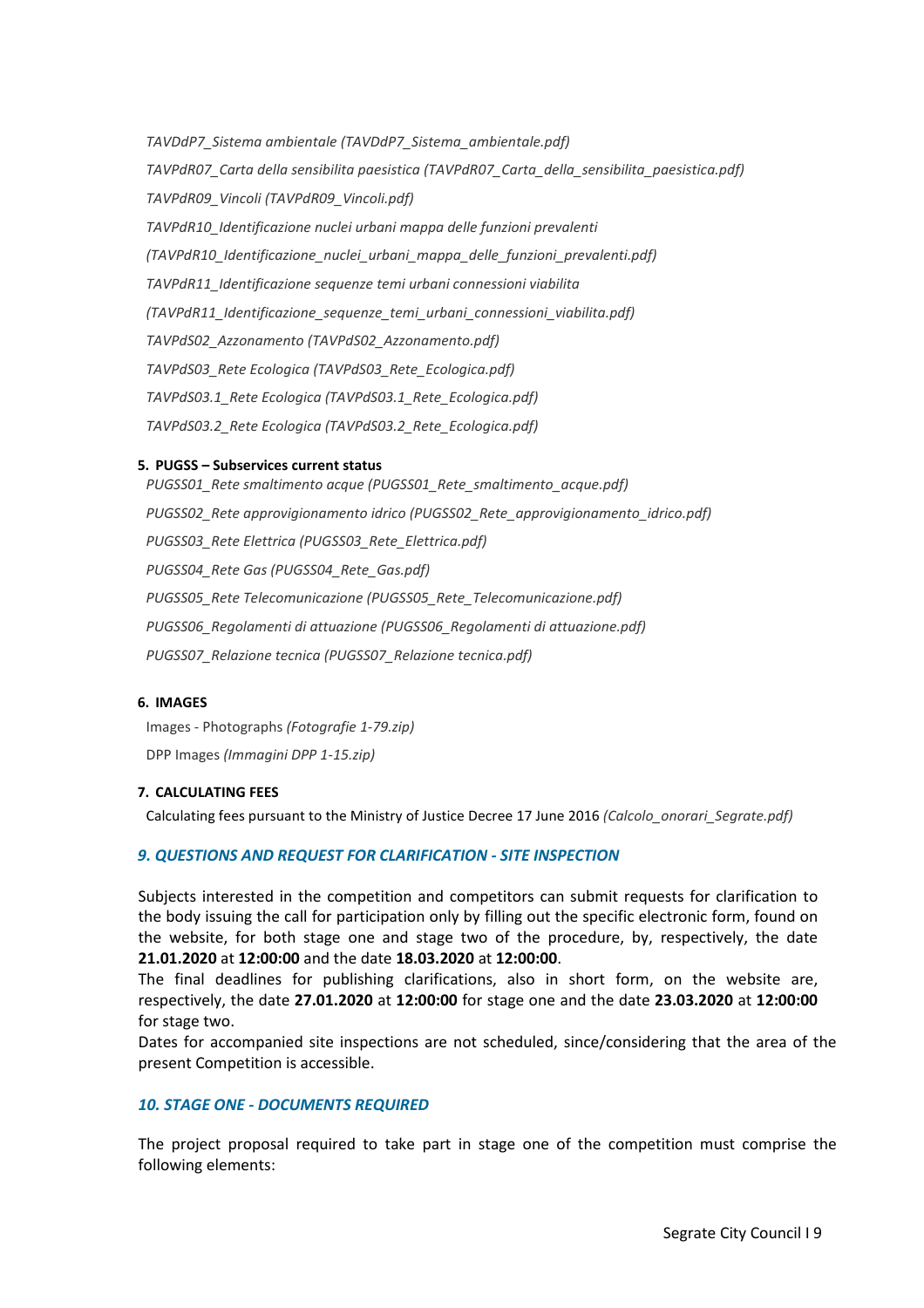1. **Illustrative and technical report** comprising a maximum number of 5,000 characters, spaces included, in a UNI A4 format on PDF file, in portrait mode, with a total of 5 sides that illustrate the guideline criteria, also using diagrams and images, the project choices regarding goals named in the Call for Participation and the characteristics of the work, including tables showing the main dimensional data for the project;

#### 2. **graphic elements 6 (six)**

- Strategic insertion of urban scale:

 1. Table in UNI A2 format on horizontally oriented PDF files, containing sketches, diagrams distribution, analysis of the spatial and functional relationships of the project with respect to the context; images (perspective drawings, renderings, photographs, etc.) suitable for transmitting the suggestions of the urban scale fundamental components of the project (school - new residential volumes - market municipal areas - space connections and public routes);

 2. Table in UNI A2 format on a 1: 1000 scale on horizontally oriented PDF files containing a contextualized planimetric representation of the concepts expressed in table 1.

- School building:

 3. Table in UNI A3 format on horizontally oriented PDF files containing the plants of the new school complex - free scale;

 4. Table in UNI A3 format on horizontally oriented PDF files containing the elevations of the new one school complex - free scale;

 5. Table in UNI A3 format on horizontally oriented PDF files containing the sections and any details of the new school complex - free scale;

 6. Table in UNI A3 format on horizontally oriented PDF files containing images (drawings perspectives, renderings, photographs, etc.) of the new school complex - free scale.

The document files must be printable and each file must not exceed **10MB** in size.

#### **The alphanumeric code (registration code) that the system assigns to each participant registration must NOT be written on the documents, otherwise they will be excluded.**

Documents that differ from the above-named specifications or that contain elements that allow them to be recognised (titles, logos, mottoes etc) that may lead back to ownership of the creative idea, will lead to exclusion from the competition.

The files must be anonymous both in their content and in the ownership, as per specifications on the website, otherwise they will be excluded.

Other documents or document that different from the ones stated in the call for participation and provided for on the platform are not permitted.

#### *11. TERMS AND CONDITIONS FOR PARTICIPATING IN THE SELECTION PROCEDURE -SUBMITTING DOCUMENTS FOR STAGE ONE* 4

The website **www. segraterestartingcommunityspaces.concorrimi.it** will be used to participate in the competition, where the individual or the head of a group must register using an certified email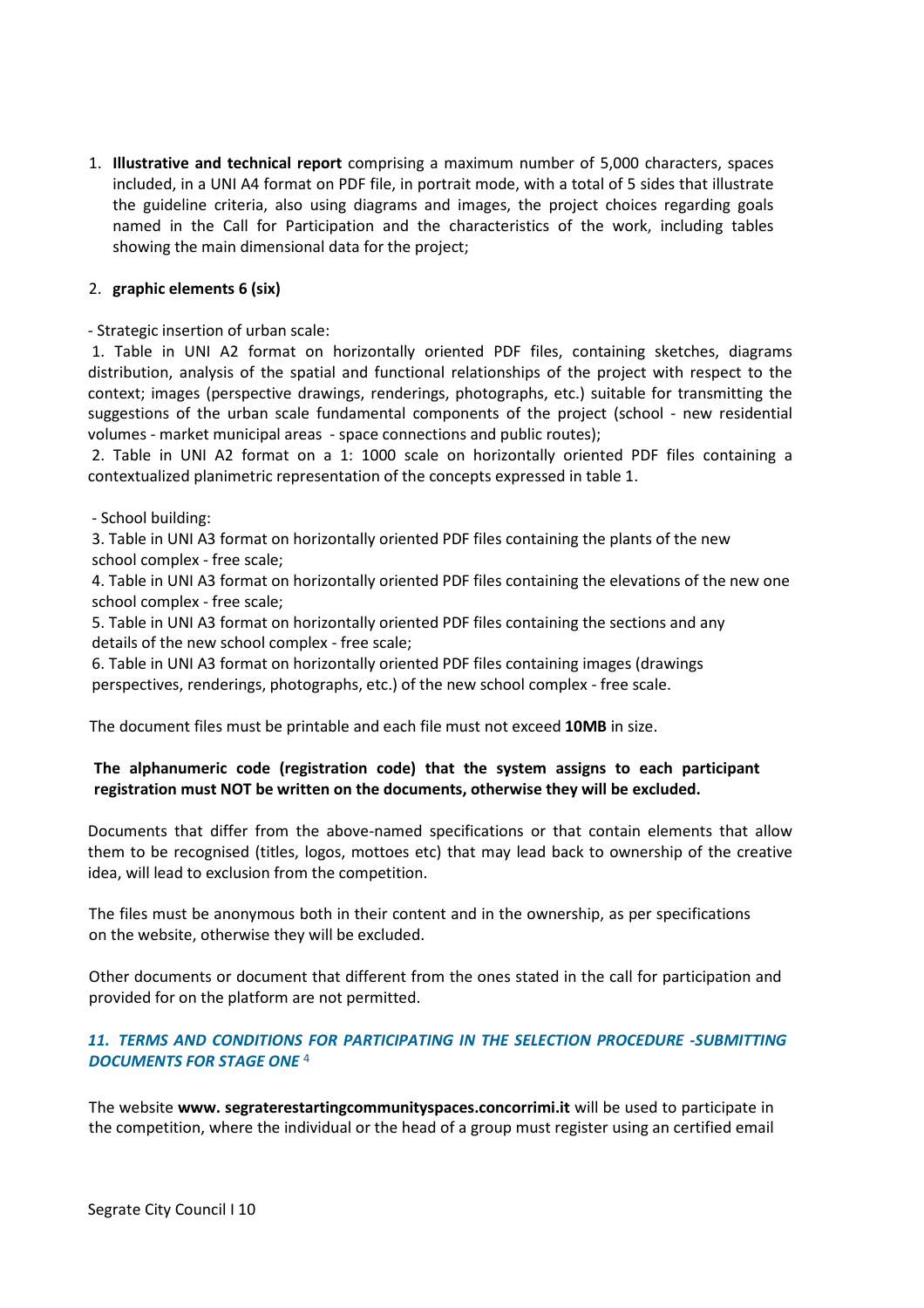address or, in the event of participants residing in other countries, an email address based on technologies that meet equivalent formalities and requisites.

In particular, it will be necessary to fill out and upload the following documents, otherwise the participant will be excluded:

- **1) Participation application**
- **2) Sworn Affidavit**
- **3) Authorisation from the body**
- **4) Group sheet**
- **5) Identification Document**
- **6) Self-certification of absence due to reason of exclusion and compliance with the limits of participation as set out in the European Single Procurement Document (ESPD) (filled out in the following parts: Part II sect. A and B; Part III Sect. A, B, C, D; Part IV Sect. A; Part VI)**
- **7) Payment receipt for ANAC contribution**

Documents 1) 2) 4) 6) must be filled out and signed electronically and loaded together with the requested files containing a non-certified photocopy of the signatory's identification documents and a photocopy of authorisation for participation in the case of a public administration employee who is participating, ex art. 53 of Leg. Decree no. 165/2001 as amended.

Forms of participation in different ways to the ones described in the Call for Participation and specified on the website are not permitted, and will lead to exclusion from the procedure. After registering on the website, participants will access all the necessary instructions for delivering administrative documents and technical documentation.

Technical documentation must be sent, **via completion of the online procedure**5, otherwise the competitor will be excluded, no later than the date **11.02.2020** at **12:00:00**. Once the procedure has ended, the competitor will receive an email to the certified email address used for registration, giving the date and time of transmission for the envelope for stage one.

The website will not accept finalisation of the procedure beyond the indicated deadline.

#### *12. STAGE TWO - DOCUMENTS REQUIRED*

The technical and economical feasibility project that the competitors admitted to stage two of the competition must submit, comprises the following technical documentation:

#### 1. **Illustrative technical project report**

The report must describe the project and provide necessary indications for continuing with the project process.

Specifically, the report must address the following subjects:

• Illustration of the reasons for the proposed solution and reason for the architectural and technical choices contained in the project;

• General description of the project solution from a functional point of view, together with tables showing the main dimensional data for the project and detailed data regarding foreseen functions;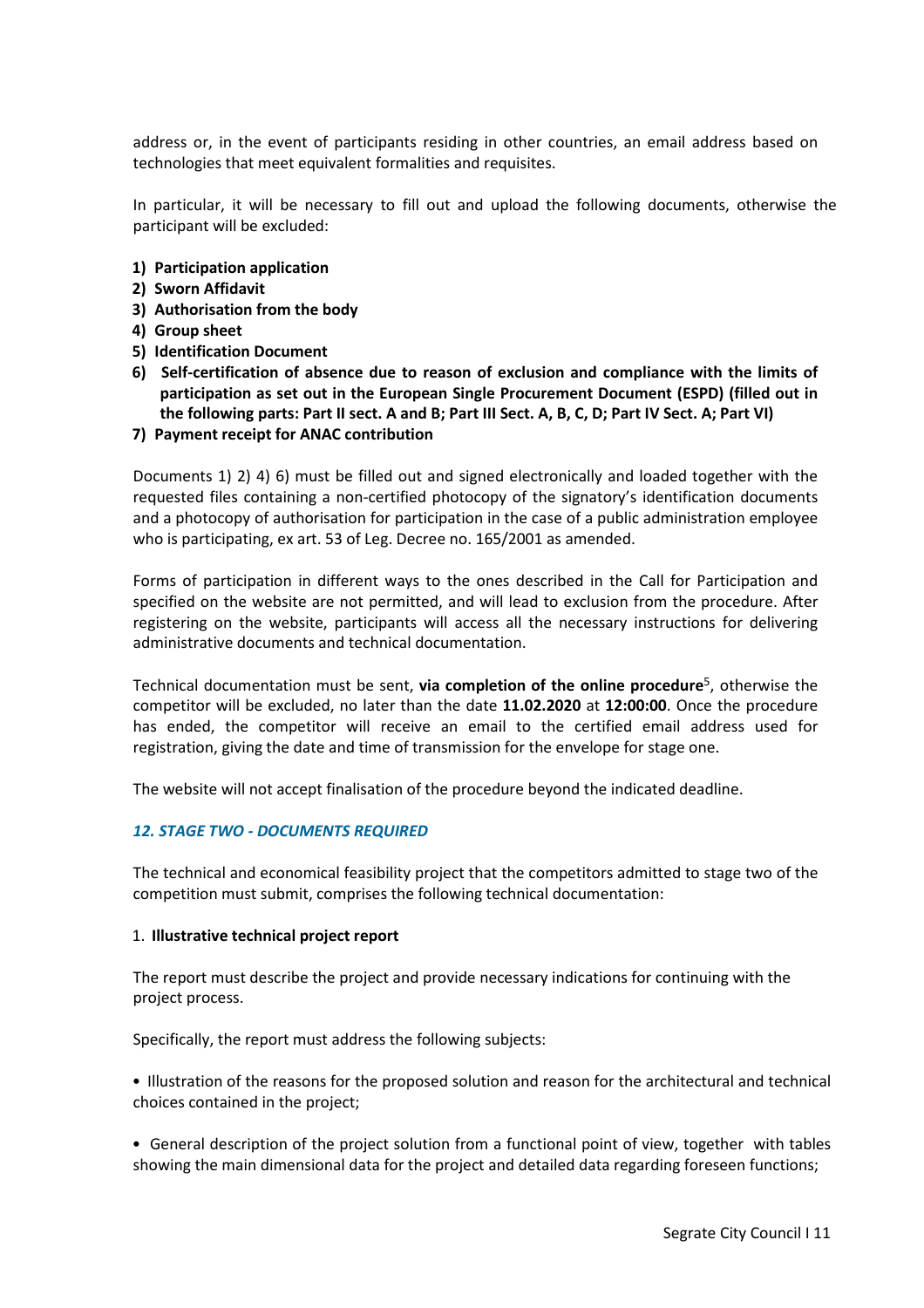- Description of the project characterisation from the point of view of inserting it into the reference context and relations with the surrounding urban fabric;
- Description of the project criteria aimed at environmental, energy and economic sustainability;
- Accessibility, use, ease and convenience of maintenance and management of project solutions;
- Circumstances that cannot be found in the designs;

The report can contain images and diagrams and must be contained in a file of maximum 29 sides in UNI A3 format plus the cover, in landscape mode (a maximum of 3500 characters per page, spaces included), including reduction of 6 diagrams in a PDF file.

#### 2. **Graphic elements 6 (six):**

- deepening of the strategic integration of urban scale:

1. Table in UNI A0 format on a horizontally oriented PDF file at 1: 500 scale containing plants, profiles and schematic sections considered useful to describe the deepening of the spatial relationships between the new school and the system of surrounding open spaces (footprints, pedestrian and pedestrian paths, access details, perspective scenes, fences, etc.). Remember that the spaces outside the new school complex will have to be conformed in such a way as to allow the development of the municipal market.

2. Table in UNI A0 format on a horizontally oriented PDF file at 1: 500 or 1: 200 scale containing useful details (plans, elevations and sections, three-dimensional or perspective views) useful for describing the project

#### - School building:

3. UNI A1 format table on horizontally oriented PDF files containing new plants school complex (if the representation of the ground floor has been reported in table 2 it is possible avoid repetition) - scale 1: 200;

4. UNI A1 format table on horizontally oriented PDF files containing the new sections school complex - scale 1: 200 with details on a smaller scale;

5. Table in UNI A1 format on horizontally oriented PDF files containing the prospectuses and any details of the new school complex - 1: 200 scale with details on a smaller scale;

6. UNI A1 format table on horizontally oriented PDF files containing perspective drawings, render, of the new school complex and of the areas surrounding it and in particular the areas can also be used as a municipal market - free scale.

#### 3. **Summary calculation of costs**

The summary calculation of costs must be contained on maximum 4 side of UNI A4 plus the cover on PDF file.

The document files must be printable and each file must not exceed **15MB** in size.

While drafting the project proposal, the competitors must bear in mind any indications provided by the judging panel at the end of stage one of the selection procedure.

#### **The alphanumeric code (registration code) that the system assigns to each participant at registration must NOT be written on the documents, otherwise they will be excluded.**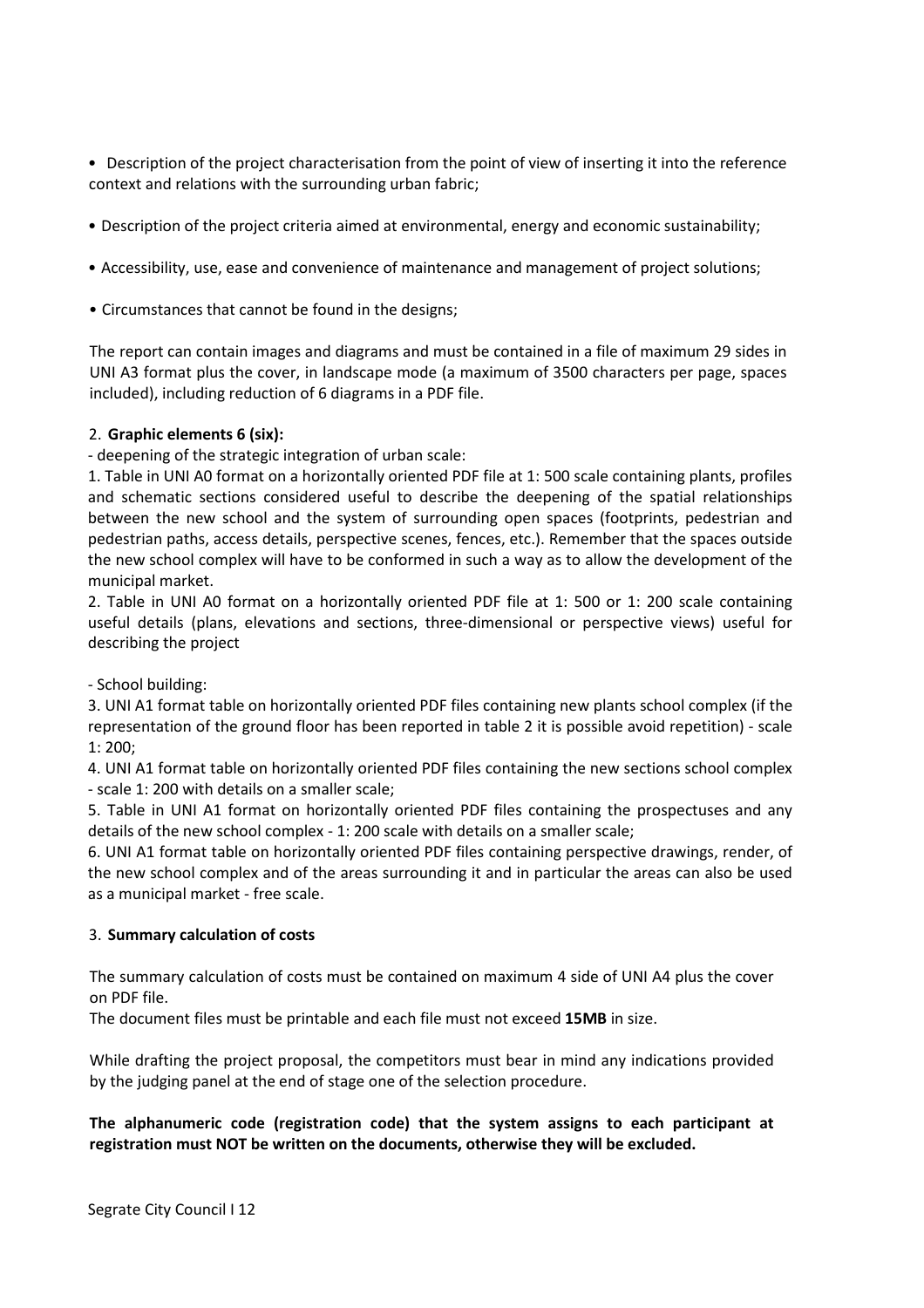Documents that differ from the above-named specifications or that contain elements that allow them to be recognised (titles, logos, mottoes etc) that may lead back to ownership of the creative idea, will lead to exclusion from the competition.

The files must be anonymous both in their content and in the ownership, as per specifications on the website, otherwise they will be excluded.

Other documents or document that different from the ones stated in the call for participation and provided for on the platform are not permitted.

#### *13.TERMS AND CONDITIONS FOR SUBMITTING DOCUMENTS FOR STAGE TWO*4

Forms of participation in different ways to the ones described and specified on the website are not permitted.

Technical documentation must be sent, **via completion of the online procedure<sup>5</sup> ,** otherwise the competitor will be excluded, no later than the date **24.04.2020** at **12:00:00**. Once the procedure has ended, the competitor will receive an email to the certified email address used for registration, giving the date and time of transmission for the envelope for stage two.

#### *14. SELECTION PROCEDURE SCHEDULE*

The main deadlines for the tender procedure are as follows:

#### **21.01.2020** at **12:00:00**

Deadline for receiving requests for clarification for stage one;

#### **27.01.2020** at **12:00:00**

Deadline for publishing answers to the requests for clarification which arrived by **21.12.2019** for stage one;

#### **11.02.2020** at **12:00:00**

Final deadline for receiving project proposals for stage one;

#### **25.02.2020** at **12:00:00**

Final deadline for communicating the project proposals which have been advanced to stage two of the tender;

#### **18.03.2020** at **12:00:00**

Deadline for receiving requests for clarification for stage two;

#### **23.03.2020** at **12:00:00**

Final deadline for publishing answers to the questions asked for stage two;

#### **24.04.2020** at **12:00:00**

Final deadline for receiving project proposals for stage two.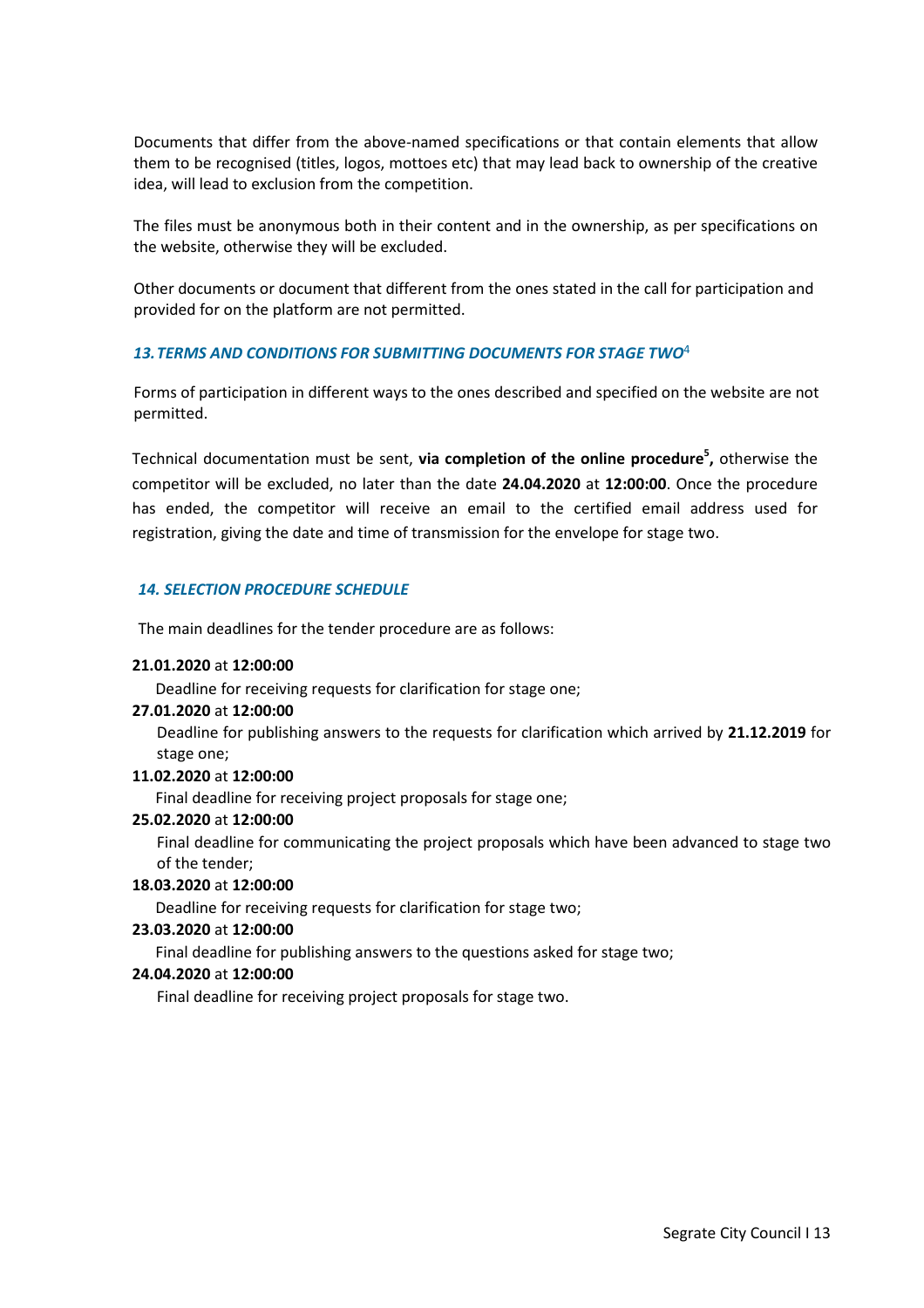# **CHAPTER III - THE AWARDING COMMISSION'S WORK - SELECTION PROCEDURE RESULT**

#### *15. EXAMINING BOARD - PRELIMINARY EXAMINATION*

The following individuals cannot be a part of the Judging Panel:

- 1. Competitors, their spouses or cohabitees and their relatives and relatives by marriage up to the fourth degree (included);
- 2. Employers and the employees of competitors and those who currently have an employment contract or other legal contract with them. A legal relationship is intended as that of a sharing situation, also in the same working environment, that has given rise to a reciprocal jointpenetration of respective professional activities from a technical-organisational point of view.

The Judging Panel, which will be same in stage one and stage two, comprises 5 (five) regular members, 3 (three) of whom are experts with equivalent qualification to the required professional one (architects/engineers, representatives of the Order of Architects and Engineers), 2 (two) representatives of the municipal administration.

In particular, the Panel will comprise:

- − 2 representatives from Segrate City Council;
- − 2 representatives of the Order of Architects, Planners and Landscape Architects in the Province of Milan;
- − 1 representative of the Order of Engineers in the Province of Milan.

Another 2 (two) additional members will also be appointed if it should be necessary to replace one or more of the regular members (selected by the municipality of Segrate):

- − 1 Architect;
- − 1 Engineer.

The provisions on incompatibility and abstention as set out in article 77 paragraph 6 of the Leg. Decree 50/2016 are applied to members of the Judging Panel.

According to what is set out by Decree-law no. 32 of 18 April 2019 converted into Law no. 55 of 14 June 2019, the operations terms of the list of tender commissioners' system cannot be applied in an experimental mode until 31 December 2020, therefore the temporary rule ex article 216 paragraph 12 is used, therefore, the judging panel, the same one for stage one and stage two, continues to be appointed by the commissioning client's competent body for selecting the subject to awarded the contract, according to the rules of competence and transparency.

The Judging Panel will also have a secretary, with no voting rights, chosen by the Body issuing the Call for Participation.

The Judging Panel session will be valid with the attendance of all members.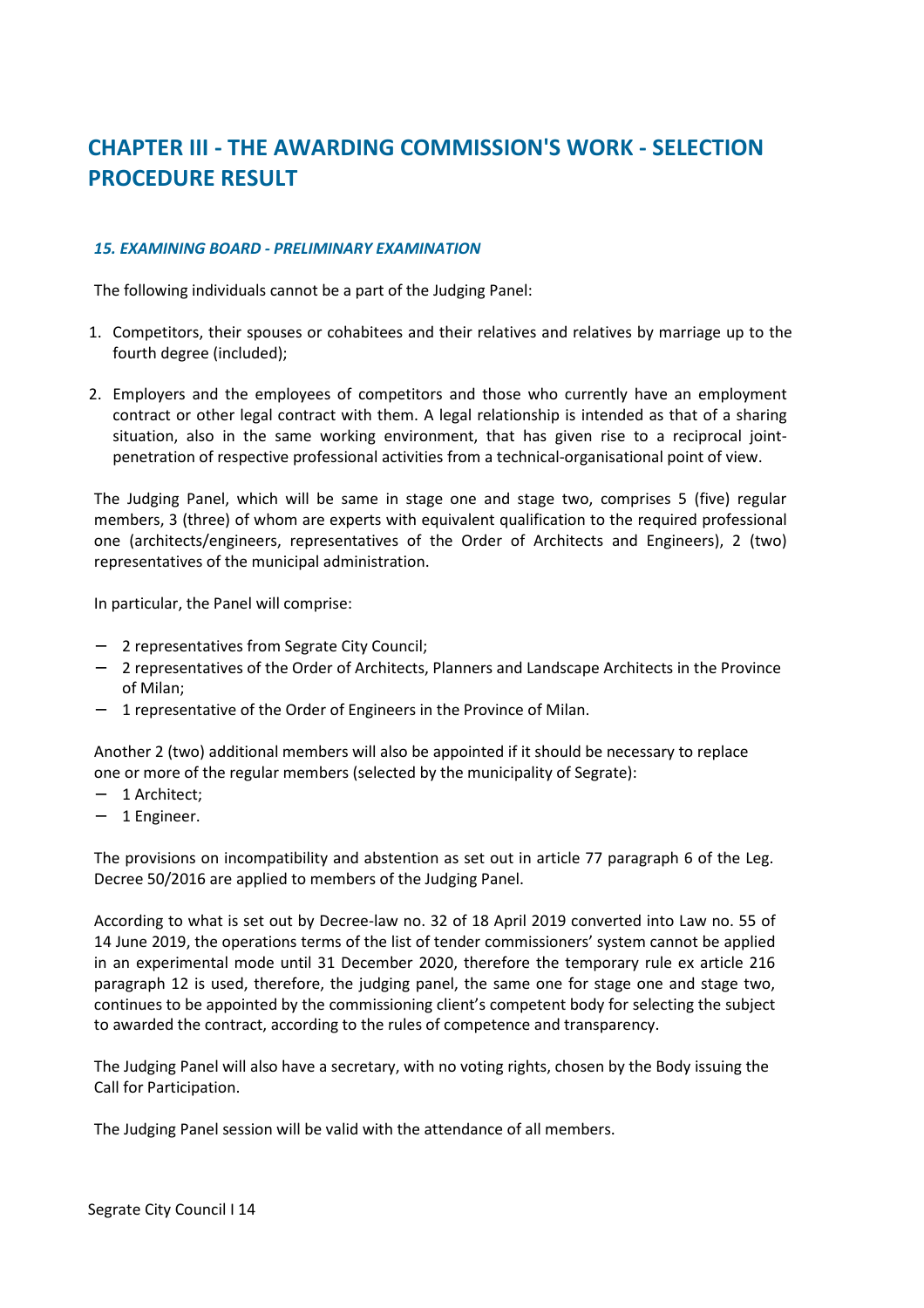The Judging Panel's decision are taken by majority and are binding for the Body issuing the Call for Participation.

The work of the Judging Panel, which can work remotely using computerised procedures that safeguard the confidential nature of communications, will be carried out in one or more reserved sessions; special minutes of said sessions will be drawn up, signed by all members and stored by the procedure manager, whose name is provided in article 25 below.

The minutes of the sessions, which must be signed by all regular or additional members, will contain Identification of the method<sup>6</sup> followed and the work procedure. The final minutes of stage two must contain the classification list, with reasons provided for all competitors.

The Panel therefore establishes the list of qualified candidates, identifying the winner, that cannot be exaequo, and the proposals in the list, with a possible differentiated division of the participation awards. The Judging Panel can also identify further project proposals to mention as noteworthy.

The Panel will draw up a short critical judgement for each project in the list of qualified candidates or with a mention. It is the panel's right to draw up an overall judgement about the proposals received and examined.

The minutes as set out in this article are transmitted immediately, by the Panel's President, to the RUP, when the competition procedures has been completed and, subsequently to the administrative provision of acknowledgement of the minutes, published on the website www.segraterestartingcommunityspaces.concorrimi.it.

#### *16. PUBLIC SESSION*

Publication of the alphanumerical codes attributed by the remote system to the various proposals submitted for stage one will be made known after the deadline for submitting the proposals, on the website www. segraterestartingcommunityspaces.concorrimi.it.

The deadline for communication and publication of the project proposals promoted to stage two of the competition is set as **25.02.2020** at **12:00:00.**

The date, time and place of the public session for the reading of the classification list and the proclamation of the winner on completion of the stage two works will be published on the competition website.

#### *17. THE STAGE ONE EXAMINING BOARD'S WORK*

The judging panel's work is carried out in reserved sessions. The judging panel takes into consideration the submitted project proposals, makes decisions regarding admissibility of competitors and defines the methodology of the works. The project proposals promoted to stage two of the selection procedure will be chosen based on the following evaluation criteria:

- 1. Quality of project for community public spaces (including spaces for the market) (max 15 points).
- 2. Quality of project in relation to the functionality of space organisation and insertion of the building in the context (max 55 points).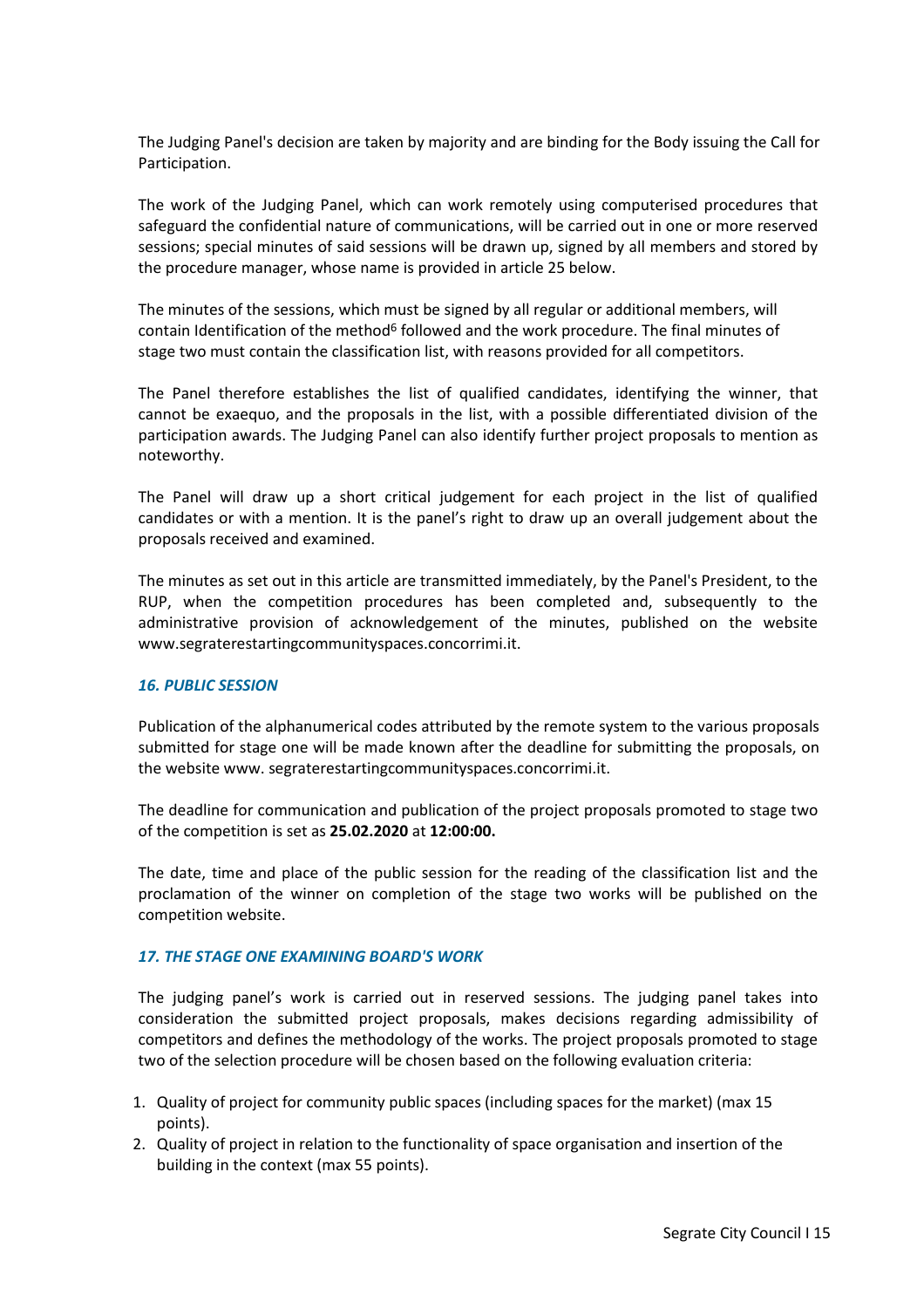3. Quality of the proposal from the point of view of the project choices regarding the managerial technical feasibility in relation to maintenance and environmental and energetic sustainability (max 30 points).

While observing anonymity, the platform will invite the selected competitors to take part in stage two.

#### *18. THE STAGE TWO EXAMINING BOARD'S WORK*

The judging panel's work is carried out in reserved sessions. In a reserved session, the judging panel takes into account the project proposals, defines the methodology of the works and evaluates the promoted proposals based on the following evaluation criteria.

- 1. Quality of the proposal for the re-designing of community spaces, regarding the relations between the project, the context and the park "*Centroparco*" (max 20 points);
- 2. Quality of the proposal from a composition and architectural point of view, with special attention paid to the "architectural identity", referring to use of the construction materials and technologies according to the times required for realisation, durability, environmental sustainability and maintenance thereof consistently with the maximum amount of works provided for in the invitation for participation (max 35 points)
- 3. Hierarchy, functional organisation and flexibility of indoor spaces, in addition to continuity of space between indoors and outdoors (max 30 points)
- 4. Quality of the project in relation to technologies aimed to increase the envrionmental sustainainability (max 10)
- 5. BIM development capacity of final and executive designs during stages after the competition (max 5 points).

#### *19. ANNOUNCEMENT OF THE WINNER*

In a public session, the body issuing the call for participation proclaims the winner of the competition and reads out the classification list of the **5** participants, associating the names of the corresponding competitors to the alphanumeric codes, without prejudice to verifications on administrative documentation and the incompatibilities.

Once the public session for proclamation of the winner has ended, the platform will send the classification list to the **5** participants.

The date and time of the public session will be published on the competition website.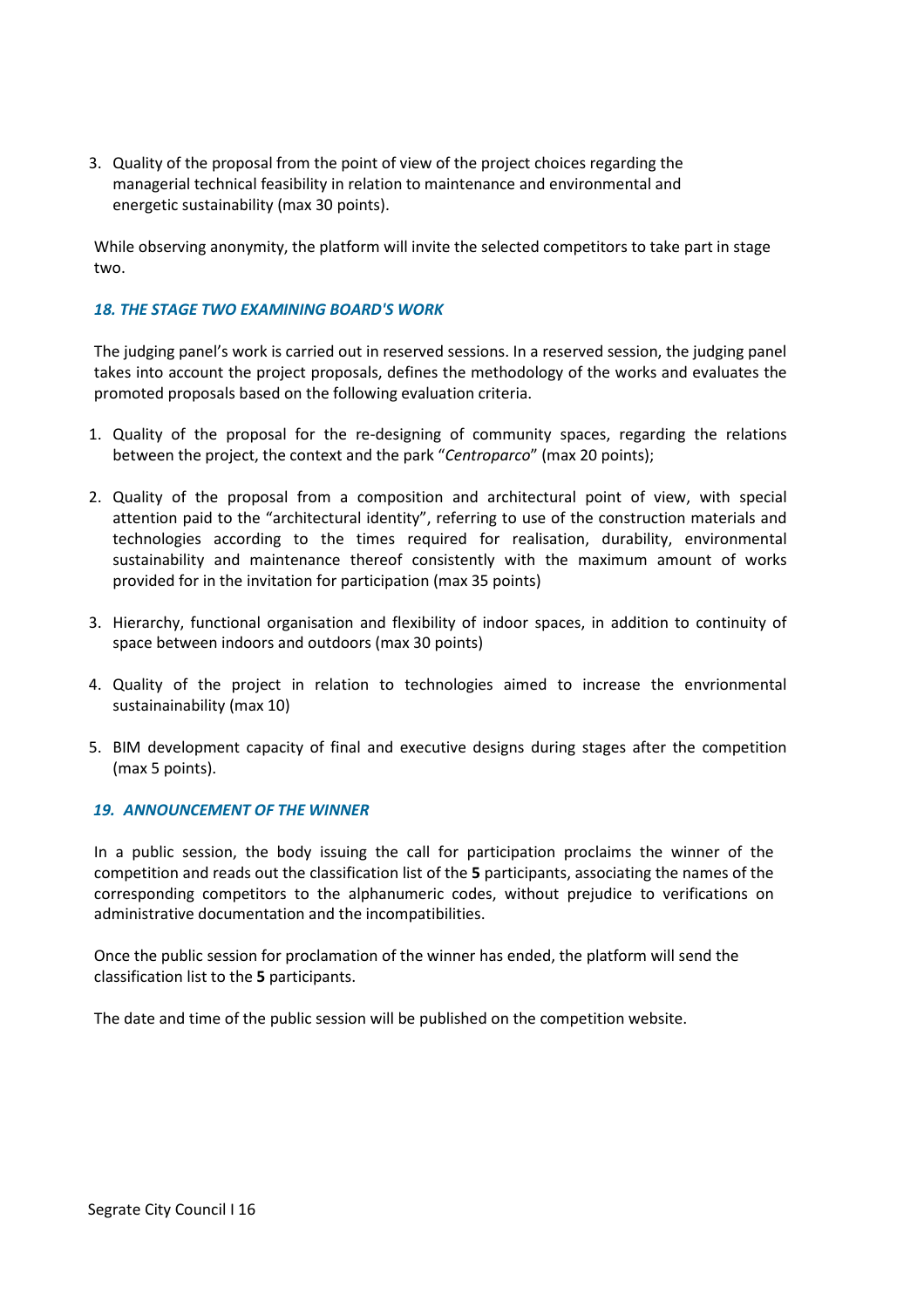## **CHAPTER IV - FINAL OBLIGATIONS**

#### *20. AMOUNT TO WINNER AND ACKNOWLEDGEMENT OF PARTICIPATION - OWNERSHIP OF DOCUMENTS PRODUCED*

The winner of the competition will receive an amount of € **55.000,00** (inclusive of VAT).

With this payment, as established by article 152 paragraph 5 of Leg. Decree 50/2016 as amended, ownership of the winning project proposal is acquired by the body issuing the invitation for participation.

The winner of the competition, within 60 (sixty) days from the proclamation will have to complete the development of the competition documents reaching the level of the technical and economic feasibility project.

The subject placed second in the competition will receive an amount, as recognition of taking part, of € **8.000,00** (inclusive of VAT and social security contributions).

The subject placed third in the competition will receive an amount, as recognition of taking part, of € **6.000,00** (inclusive of VAT and social security contributions).

Each of the next 2 (two) competitors in the competition will receive an amount, as recognition of taking part, of € **3.000,00** (inclusive of VAT and social security contributions).

On request, the authors of the above-stated projects or projects worthy of mention, further to a positive check on requisites, will be issued with a Certificate of Good Execution of Service, that can be used in their curriculum. Therefore, the competitors in the classification list or that are considered to be worthy of mention can assimilate their performance to a technical and economical feasibility project as identified in the above-cited Min Decree 17/06/2016.

Payment to the winner and acknowledgements of participation as set out above will take place within 60 (sixty) days, starting from the date on which the administrative provision by which the judging panel's work is approved becomes executive.

In the event of groups, payment to the winner and acknowledgements of participation will be made solely to the subject named as the head of the group at the time of registration.

Intellectual property and copyrights for the submitted projects belong to the competing authors, in accordance with laws regarding copyright and intellectual property rights.

The competitor assumes all responsibility consequent to the infringement of patent rights, copyright, intellectual property rights and generally others' sole rights, for the projects, the images and all the material made available to the body issuing the call for participation and required for said participation.

No payment is granted to take part in stage one of the selection procedure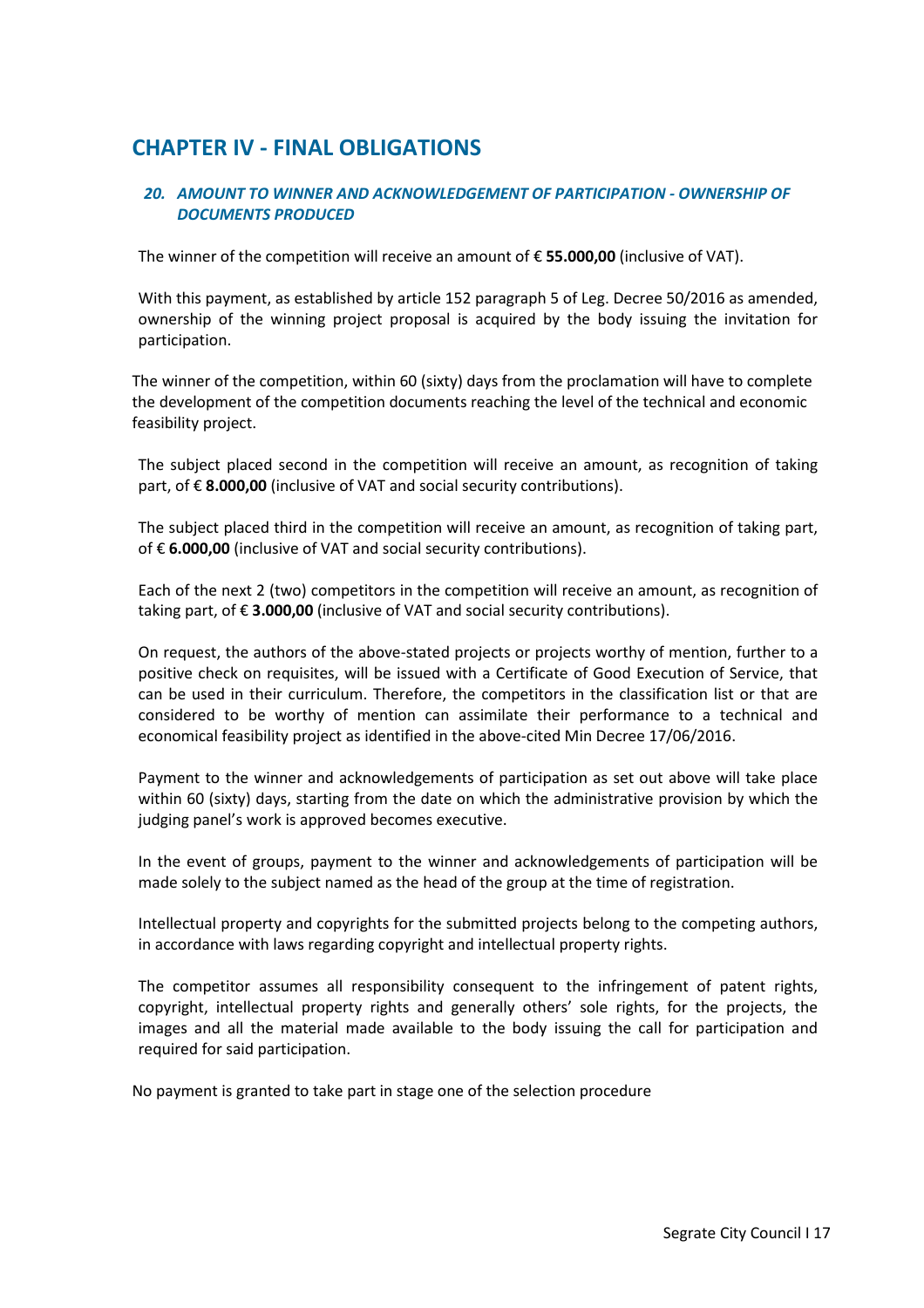#### *21. PUBLICATION OF SELECTION PROCEDURE RESULTS*

Without prejudice to the provisions of current laws on the matter, the result of the selection procedure will be published on the website of the body issuing the call for participation and on the competition website www.segraterestartingcommunityspaces.concorrimi.it, within 10 (ten) days of the date of approval of the judging panel's work and will be communicated to the local professional orders.

#### **CHAPTER V - FINAL PROVISIONS**

#### *22. PRIVACY*

Personal data provided together with the application for participation in the selection procedure will be processed by the body issuing the call for participation for the sole purpose of identifying the competition's finalists, after analysis and evaluation of the projects. Processing is based on the legal basis of execution of precontractual measure adopted on the data subject's request and of fulfilment of legal obligations (in particular the Tender Code, Leg. Decree 50/2016).

The data will be stored for 10 years after the completion of the invitation to take part in the public selection procure and any appeals.

Data may be communicated to other subjects solely for the purposes strictly connected with the competition, with management of information systems and with the evaluation of the project proposals as per the section below.

Pursuant to Leg. Decree No. 196 of 30 June 2003 as amended, by accepting the herein call for participation, participants are giving their express consent for their personal data to be processed for purposes pertaining to the carrying out of the design competition, in observance of current provisions in force.

Personal data may be transferred to countries outside the EU or the EEA. In these cases, the body issuing the call for participation will use providers in the EEA territory; to the contrary, it will verify the adequacy of the provider in accordance with what is set out in the legislation in force, by the European Commission and by the Data Protection Supervisor.

Data subjects have some rights established by the regulations. In particular:

- to obtain access to their own personal data, to rectify or erase and limit or block processing thereof, if not prevented to do so by law or regulations; they may also request portability;

- to lodge complaints with the body issuing the call for participation, the data protection officer or to the national control authority (in Italy the the data protection supervisor) following instructions on its website.

Please remember that some data cannot be erased and some processing cannot be blocked as by law, the body issuing the call for participation must keep trace of the promoted calls for participation and their results.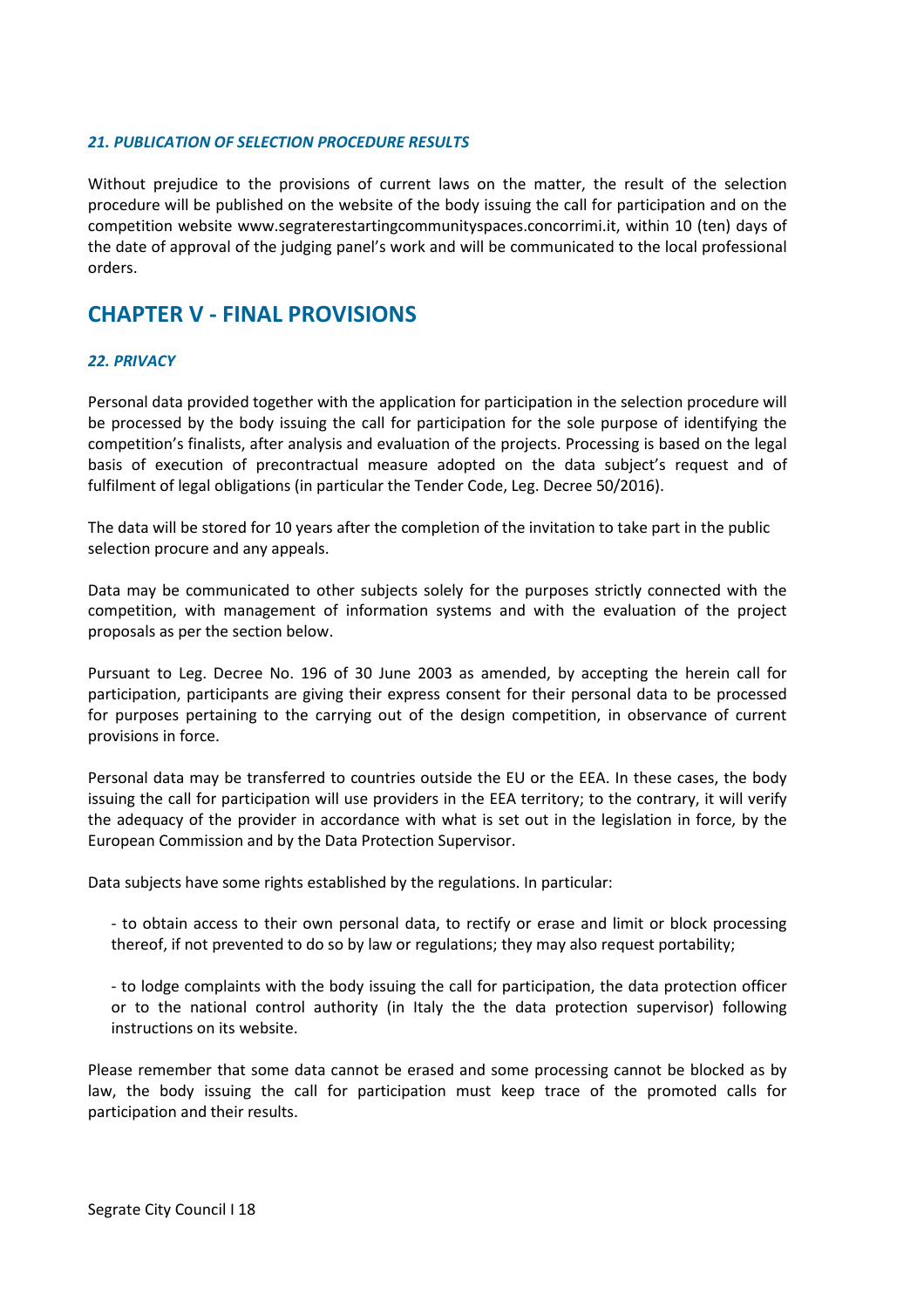To exercise said rights, the relative channels at the body issuing the call for participation as stated above must be used.

The Data Processor Mr **Carlo Cerizza** can be contacted at the email address **cr.cerizza@comune.segrate.mi.it** and the physical address **Via I Maggio snc (Segrate – MI).** 

#### *23. EXHIBITION AND PUBLICATION OF PROJECT PROPOSALS*

By paying the amount set for the winner, the body issuing the call for participation assumes ownership of the winning project proposal. In all cases, copyright and intellectual property of the project proposals remains with the respective authors.

The body issuing the call for participation undertakes to submit the initiative to the national press and to optimise the competition results through actions that it believes to be most suitable, showing the names of each author and without any additional payment to the latter.

Participants have the right to publish their own work without limitation, on the condition that it is after the end of the competition procedure.

By taking part in the selection procedure, the competitors authorise the exhibition and also publication of the technical documents that they deliver, also on the website www.segraterestartingcommunityspaces.concorrimi.it, without anything being payable to them.

#### *24. AWARDING OF DEVELOPMENT OF FURTHER PROJECT LEVELS*

The body issuing the call for participation reserves the right to decide whether to start the subsequent design phases regarding the winning project proposal. In this case, without prejudice to the value of the work as set out by the DPP, in a procedure negotiation without any call for participation, the winner of the competition will be appointed with drafting of the final and executive design, awarding of the Safety Coordination during the design phase, Supervision of the New WORK (including the Operational Directors and Worksite Inspector roles), safety Coordination during the execution, for a maximum amount of € **870.625,17** (net of VAT and all other legal duties). The analytical description of the cost and services requested is shown in the attachment "Calculation of Fees pursuant to Min. Decree 17 June 2016" that shows the analytical calculation of fees according to the contents of the stated Decree.

For the purpose of awarding the contract, the winner must have the following requisites as set out in article 83 Leg. Decree 50/2016 as amended:

**ECONOMIC-FINANCIAL REQUISITES,** as set out in article 83, paragraph 1, letter b) of Legislative Decree 50/2016: the competition winner must demonstrate a suitable level of professional liability insurance cover, in line with what is set out in art. 83 paragraph 4, letter c).

**TECHNICAL AND PROFESSIONAL CAPACITY REQUISITES** as set out in art.83 paragraph 1, letter c) of Leg. Decree 50/2016.

With the attached documentations, the competition winner must prove: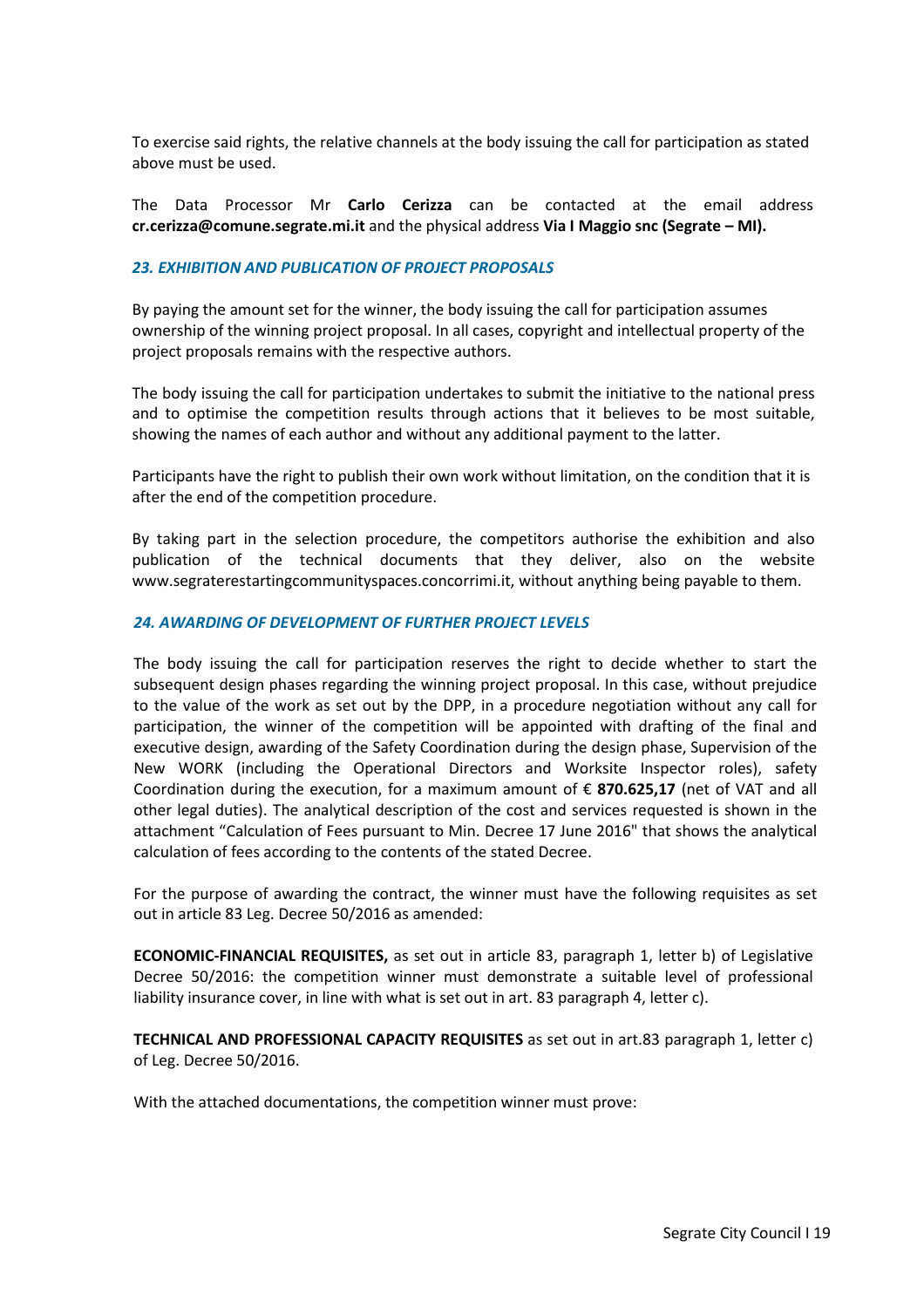- − **completion,** in the last ten years **of services** pertinent to Architecture and Engineering, as set out in article 3, letter vvvv) of the Code, regarding the works that belong to each of the "ID-Works" of the works that the services to be awarded refer too, identified on the basis of the lists contained in current professional rate, **making an overall total amount** for each "ID-Work" **of 1 times** the estimated cost of the works referred to for this service, calculated in reference to each of the "ID-Works";
- − **the carrying out**, in the last **ten years of two services** pertinent to Architecture and Engineering, as set out in article 3, letter vvvv) of the Code, regarding works belonging to each of the "ID-Works" of the works that the services to be awarded refer too, identified on the basis of the lists contained in current professional rate, making a total amount of at least **0.40 times the estimated cost of the works** referred to for this services, calculated in reference to each of the "ID-Works".

The economic-financial requisites, as set out in art.83, paragraph 1, letter b) of the Code and the requisites regarding technical and professional skills as set out in art.83 paragraph 1 letter c, can be proven by the winner of the competition, in the awarding stage of the subsequent levels of design.

Possession of the winner's requisites of professional suitability, economic and financial capacity, technical and professional capacity (including professional skills in environmental reclamation activities) will only be verified if the services are awarded, using the procedure set out in article 81, paragraph 1 of Leg. Decree 50/2016.

The special requisites as set out above must be possessed overall by the group. The principal must possess a higher percentage than the agents, the latter not being able to have minimum percentages of possession of the same requisites.

In order to demonstrate the requisites required for being awarded the services as set out in the section above, the winner of the competition, in addition to having the possibility to resort to availment pursuant to article 89 of Leg. Decree 50/2016 as amended, can, pursuant to article 152, paragraph 5 of Leg. Decree 50/2016 as amended, establish a temporary consortium among subjects as set out in paragraph 1 of article 46 of Leg. Decree 50/2016 as amended or change consortia already proposed for participation in the competition with other other subjects, on the condition that in both cases, these subjects have not already participated in the competition, submitting a specific undertaking in this sense on submitting the participation document.

In the case of temporary consortium, the consortium must be formally established prior to the appointment for the development of further project levels being awarded and the technical skill of an expert reclamation geologist must be included in the group.

#### *25. PUBLICITY AND DIFFUSION OF THE INVITATION TO TENDER - SOLE MANAGER OF PROCEDURE - SELECTION PROCEDURE COORDINATOR*

In addition to the forms foreseen by law, the call for invitation is published on the website by the body issuing the call for participation and on the website **www.segraterestartingcommunityspaces.concorrimi.it**.

Sole Manager of the Procedure (RUP) is: **Carlo Cerizza**.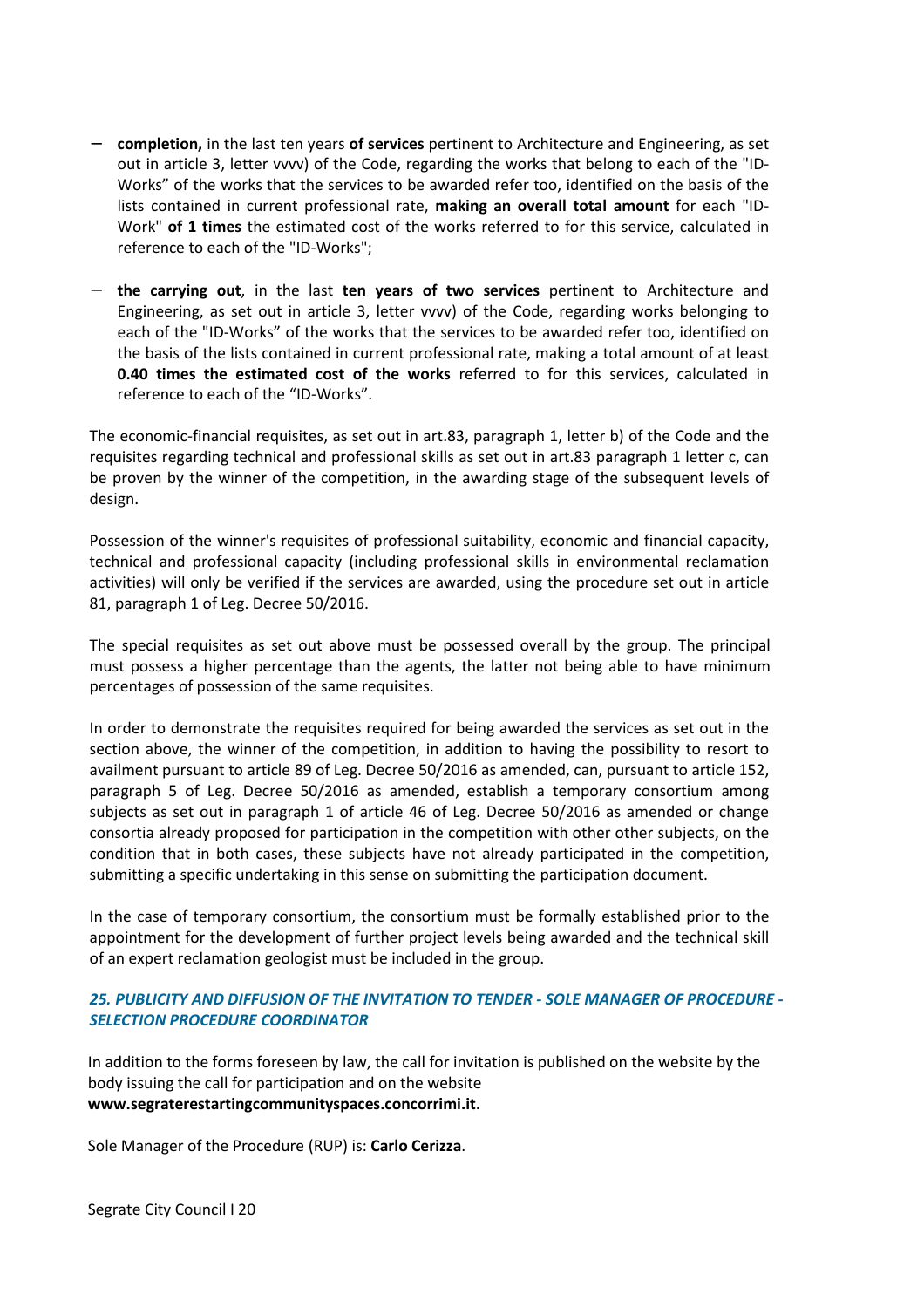#### *26. LANGUAGE*

The official language is Italian. Use of the English language is permitted.

#### *27. FINAL PROVISIONS - JURISDICTIONAL PROTECTION*

Access to the acts of the entire procedure is permitted after the administrative provision of acknowledgement of the minutes of the judging panel's work. For all matters not governed by the call for participation, the current law in force on such matters is applied.

Article 211 of Leg. Decree 50/2016 as amended and articles 119 and 120 of the Leg. Decree 104/2010 (Administrative Process Code) as amended is applied.

The Call for Participation documents connected and consequential to the competition procedure are only contestable by appeal to the regional administrative tribunal.

For any disputes that may arise, the Regional Administrative Tribunal for the **Lombardy Region, Milan branch** has jurisdiction.

#### **REGULATORY FRAMEWORK**

Presidential Decree No. 328 of 5 June 2001 (articles 15 and 45) as amended; Leg. Decree No. 196 of 30 June 2003 as amended;

(EU) Regulation 2016/679 of the European Parliament and European Council dated 27 April 2016; Leg. Decree No. 104 of 02 July 2010 as amended; Leg. Decree No. 50 of 08 April 2016 as amended;

Resolution number 1174 of 19 December 2018 as amended. - ANAC; Min. Decree 17 June 2016 as amended; Min. Decree no. 263 of 2 December 2016 as amended; Leg. Decree no. 56 of 19 April 2017 as amended; Memorandum from ANAC President of 9 January 2019; Leg. Decree No. 32 of 18 April 2019 converted into Law no. 55 dated 14 June 2019.

#### **CLARIFICATION NOTES**

 $<sup>1</sup>$  Art. 2</sup>

To ensure anonymity and uniform conditions of participation, the platform for all registrations assigns two unique alphanumerical codes: one at the sole disposal of the competitor (registration code) one at the sole disposal of the procedure manager (platform code) As a further guarantee of anonymity, the procedure manager will carry out their activity using solely the unique "platform code.